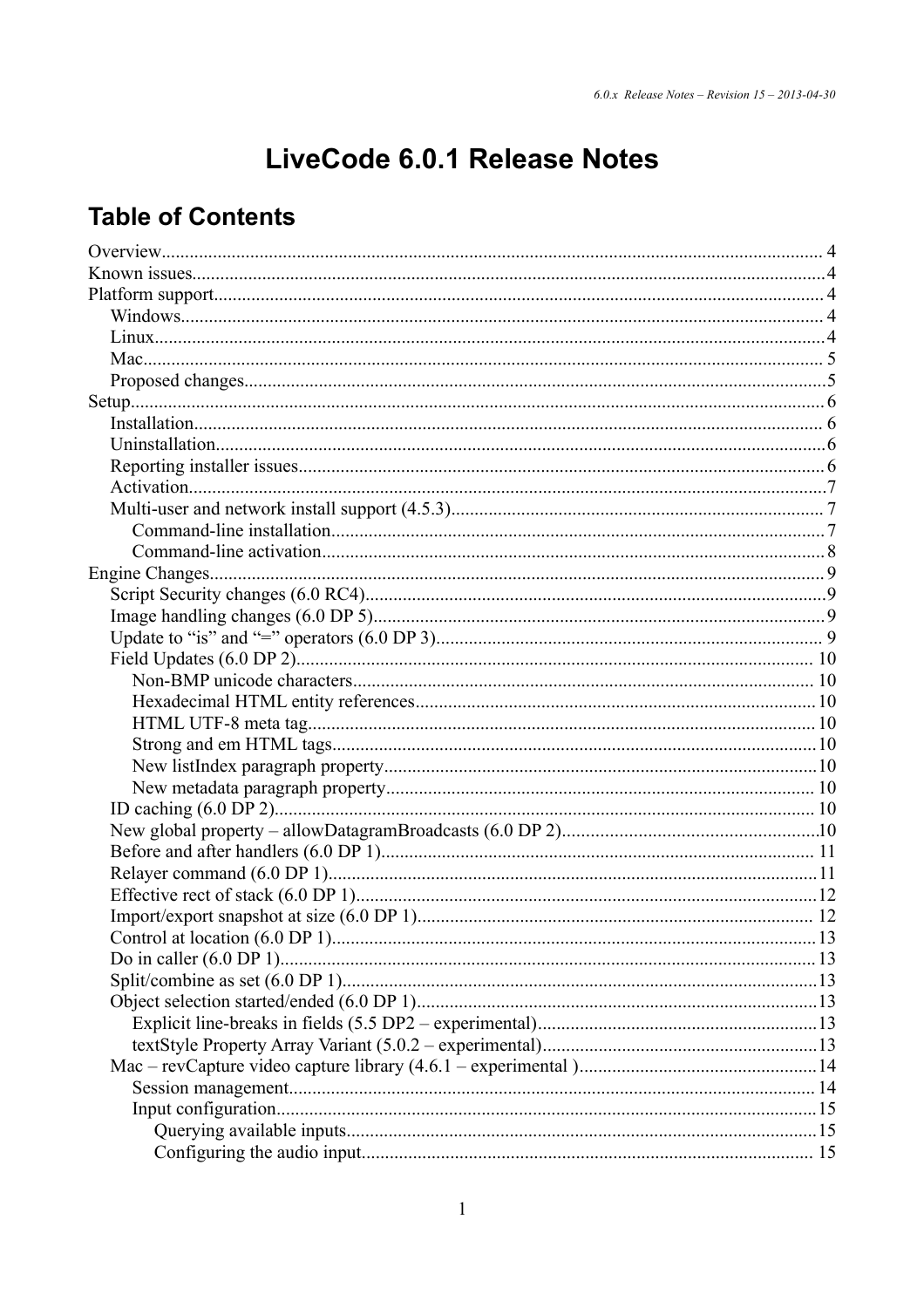| Configuring the dock icon menu | .26 |
|--------------------------------|-----|
|                                |     |
|                                |     |
|                                |     |
|                                |     |
|                                |     |
|                                |     |
|                                |     |
|                                |     |
|                                |     |
|                                |     |
|                                |     |
|                                |     |
|                                |     |
|                                |     |
|                                |     |
|                                |     |
|                                |     |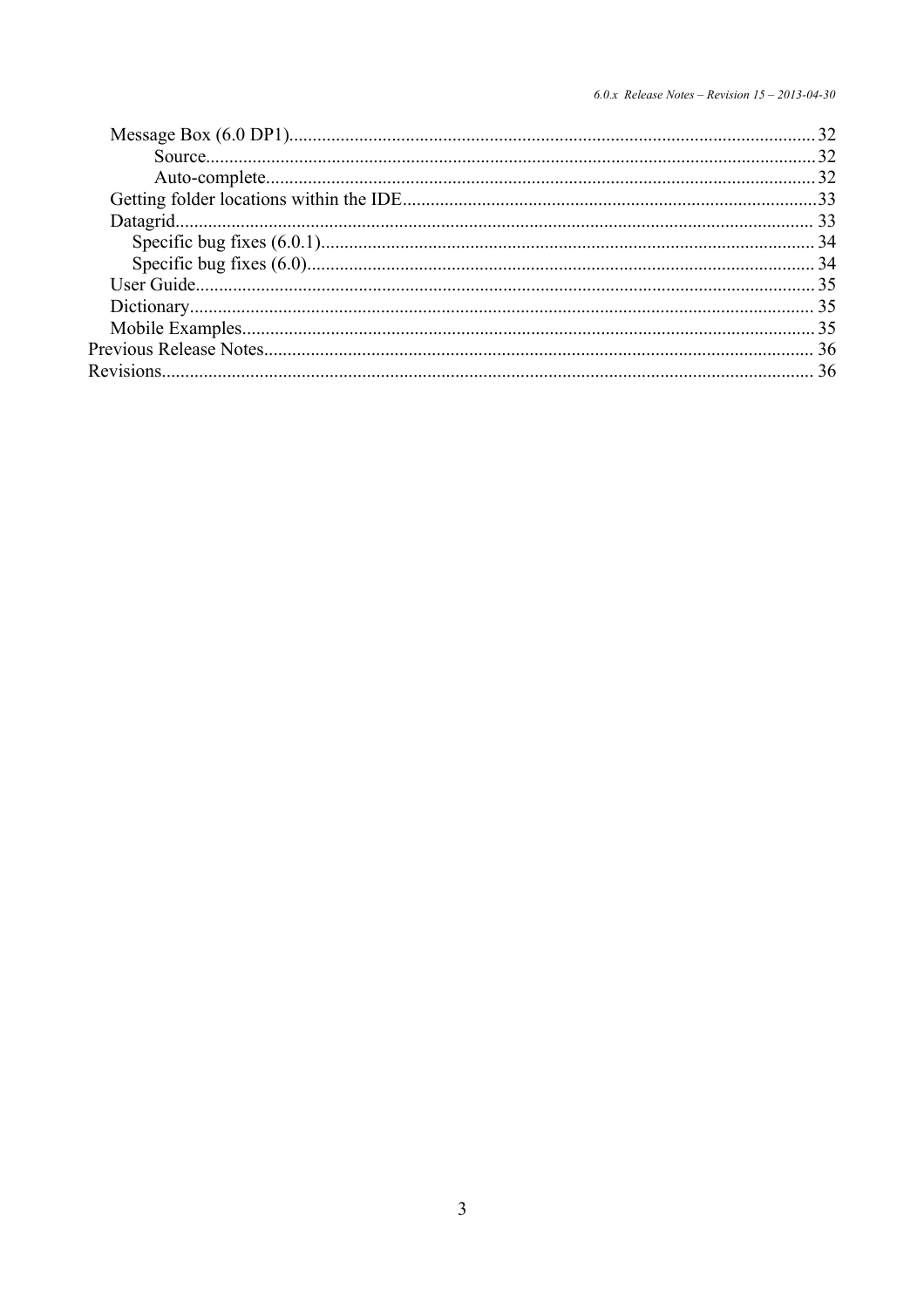# **Overview**

LiveCode 6.0.1 is an update to 6.0 including various minor bug fixes and updates.

This document describes all the changes that have been made – including bug fixes and new syntax.

For information about improvements made to the iOS port of the engine, please see the iOS Release Notes PDF.

For information about improvements made to the Android port of the engine, please see the Android Release Notes PDF.

*At the time of writing, this information has yet to been integrated into the dictionary or User's Guide.*

# **Known issues**

The installer will currently fail if you run it from a network share on Windows. Please copy the installer to a local disk before launching on this platform.

# **Platform support**

The engine supports a variety of operating systems and versions. This section describes the platforms that we ensure the engine runs on without issue (although in some cases with reduced functionality).

## *Windows*

The engine supports the following Windows OSes:

- Windows 2000 SP4
- Windows XP SP2 and above
- Windows Server 2003
- Windows Vista SP1 and above (both 32-bit and 64-bit)
- Windows 7 (both 32-bit and 64-bit)
- Windows Server 2008

*Note: On 64-bit platforms the engine still runs as a 32-bit application through the WoW layer.*

## *Linux*

The linux engine requires the following:

- 32-bit installation, or a 64-bit linux distribution that has a 32-bit compatibility layer
- 2.4 x or later kernel
- X11R5 capable Xserver running locally on a 24-bit display
- glibc 2.3.2 or later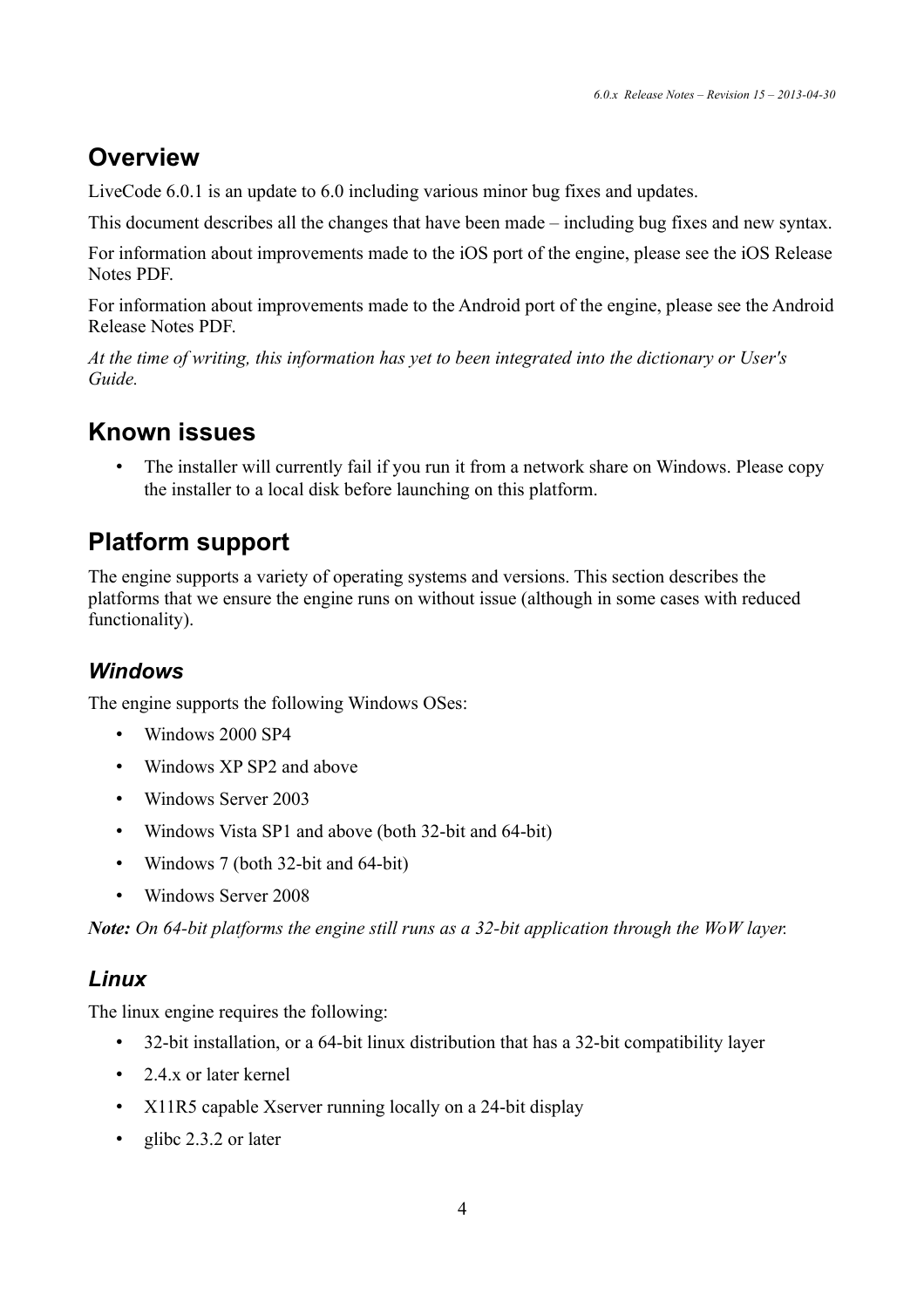- gtk/gdk/glib (optional required for native theme support)
- pango/xft (optional required for pdf printing, anti-aliased text and unicode font support)
- lcms (optional required for color profile support in JPEGs and PNGs)
- gksu (optional required for elevate process support)

*Note: The optional requirements (except for gksu and lcms) are also required by Firefox and Chrome, so if your linux distribution runs one of those, it will run the engine.*

*Note: If the optional requirements are not present then the engine will still run but the specified features will be disabled.*

*Note: LiveCode and standalones it builds may work on remote Xservers and in other bit-depths, however this mode of operation is not currently supported.*

### *Mac*

The Mac engine supports:

- 10.4.11 (Tiger) on Intel and PowerPC
- 10.5.8 and later (Leopard) on Intel and PowerPC
- 10.6.x (Snow Leopard) on Intel
- 10.7.x (Lion) on Intel
- 10.8.x (Mountain Lion) on Intel

*Note: The engine runs as a 32-bit application regardless of the capabilities of the underlying processor.*

## *Proposed changes*

The following changes are likely to occur in the next or subsequent non-maintenance release:

• The engine (both IDE and standalone) **will require** gtk, gdk, glib, pango and xft on Linux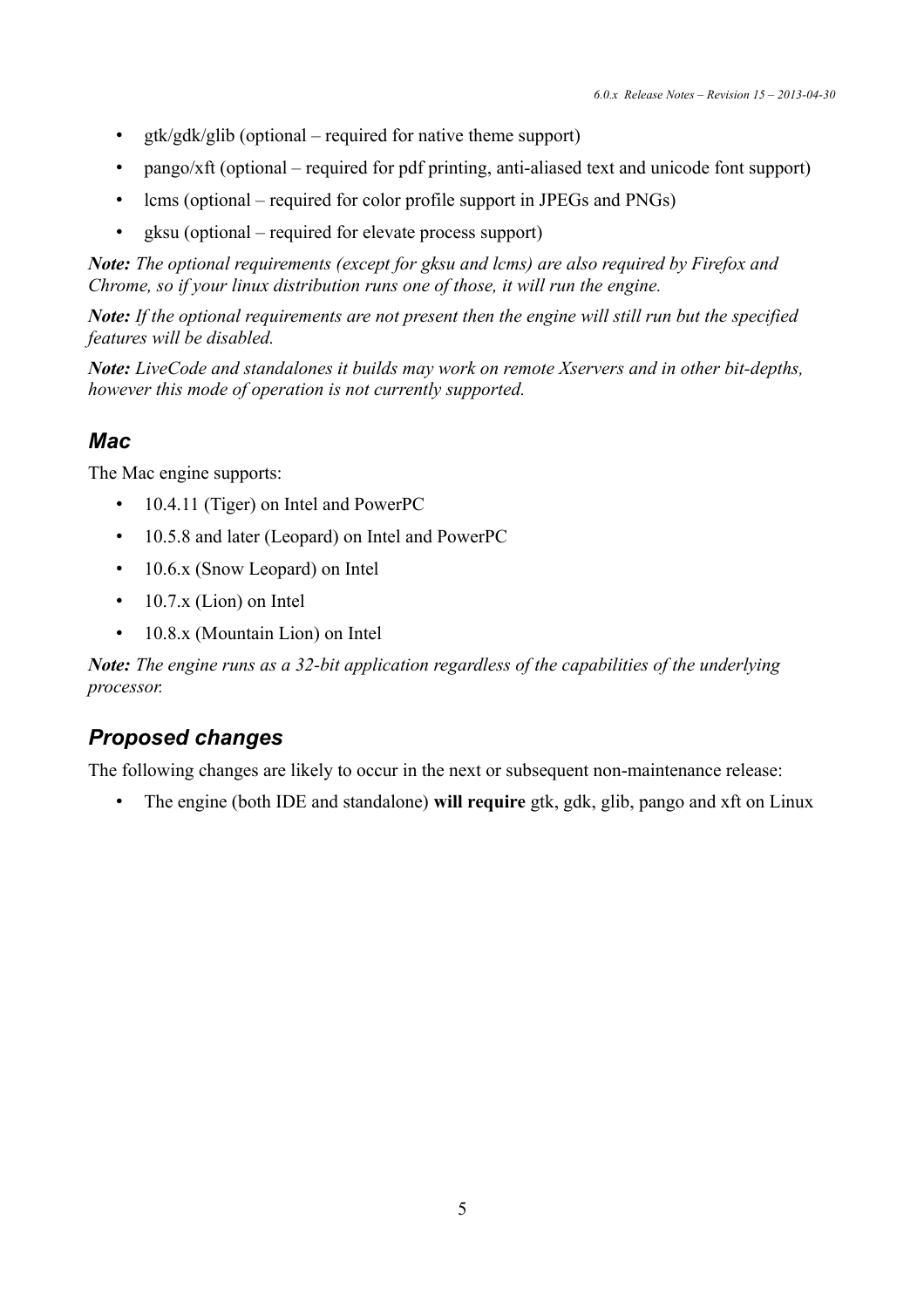# **Setup**

## *Installation*

Each distinct version has its own complete folder – multiple versions will no longer install side-byside: on Windows (and Linux), each distinct version will gain its own start menu (application menu) entry; on Mac, each distinct version will have its own app bundle.

The default location for the install on the different platforms when installing for 'all users' are:

- Windows:  $\langle x86 \rangle$  program files folder >/RunRev/ LiveCode 6.0.1
- Linux: /opt/runrev/livecode-6.0.1
- Mac: /Applications/ LiveCode 6.0.1.app

The default location for the install on the different platforms when installing for 'this user' are:

- Windows: <user roaming app data folder>/RunRev/Components/LiveCode 6.0.1
- Linux:  $\sim$ /.runrev/components/livecode-6.0.1
- Mac:  $\sim$ /Applications/ LiveCode 6.0.1.app

*Note: If your linux distribution does not have the necessary support for authentication (gksu) then the installer will run without admin privileges so you will have to manually run it from an admin account to install into a privileged location.*

## *Uninstallation*

On Windows, the installer hooks into the standard Windows uninstall mechanism. This is accessible from the appropriate pane in the control panel.

On Mac, simply drag the app bundle to the Trash.

On Linux, the situation is currently less than ideal:

- open a terminal
- *cd* to the folder containing your rev install. e.g.
	- cd /opt/runrev/livecode-6.0.1
- execute the *.setup.x86* file. i.e.
	- ./.setup.x86
- follow the on-screen instructions.

## *Reporting installer issues*

If you find that the installer fails to work for you then please file a bug report in the RQCC or email  $support@runrev.com$  so we can look into the problem.

In the case of failed install it is vitally important that you include the following information:

• Your platform and operating system version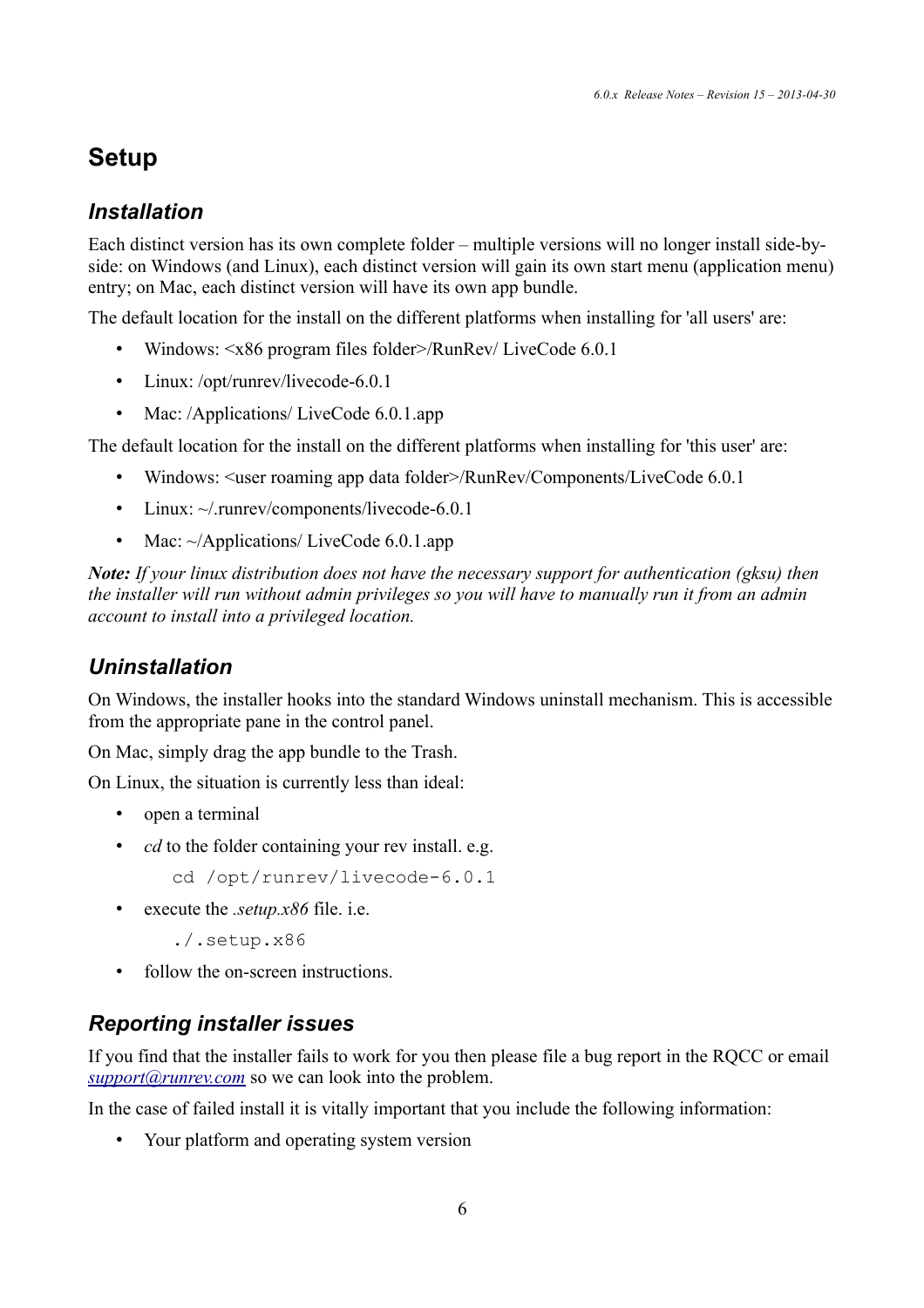- The location of your home/user folder
- The type of user account you are using (guest, restricted, admin etc.)
- The installer log file located as follows:
	- **Windows 2000/XP**: <documents and settings folder>/<user>/Local Settings/
	- **Windows Vista/7**: <users folder>/<user>/AppData/Local/RunRev/Logs
	- Linux: <home>/.runrev/logs
	- Mac: <home>/Library/Application Support/Logs/RunRev

### *Activation*

The licensing system ties your product licenses to a customer account system, meaning that you no longer have to worry about finding a license key after installing a new copy of LiveCode. Instead, you simply have to enter your email address and password that has been registered with our customer account system and your license key will be retrieved automatically.

Alternatively it is possible to activate the product via the use of a specially encrypted license file. These will be available for download from the customer center after logging into your account. This method will allow the product to be installed on machines that do not have access to the internet.

### *Multi-user and network install support (4.5.3)*

In order to better support institutions needing to both deploy the IDE to many machines and to license them for all users on a given machine, a number of facilities have been added which are accessible by using the command-line.

*Note: These features are intended for use by IT administrators for the purposes of deploying LiveCode in multi-user situations. They are not supported for general use.*

### *Command-line installation*

It is possible to invoke the installer from the command-line on both Mac and Windows. When invoked in this fashion, no GUI will be displayed, configuration being supplied by arguments passed to the installer.

On both platforms, the command is of the following form:

<exe> install noui *options*

Here *options* is optional and consists of one or more of the following:

| -allusers                 | Install the IDE for all users. If not specified, the install will be done for  |
|---------------------------|--------------------------------------------------------------------------------|
|                           | the current user only.                                                         |
| -desktopshortcut          | Place a shortcut on the Desktop (Windows-only)                                 |
| -startmenu                | Place shortcuts in the Start Menu (Windows-only)                               |
| -location <i>location</i> | The location to install into. If not specified, the location defaults to those |
|                           | described in the <i>Layout</i> section above.                                  |
| $log$ $logth$             | A file to place a log of all ections in If not specified no log is concreted   |

-log *logfile* A file to place a log of all actions in. If not specified, no log is generated. Note that the command-line variant of the installer does not do any authentication. Thus, if you wish to install to an admin-only location you will need to be running as administrator before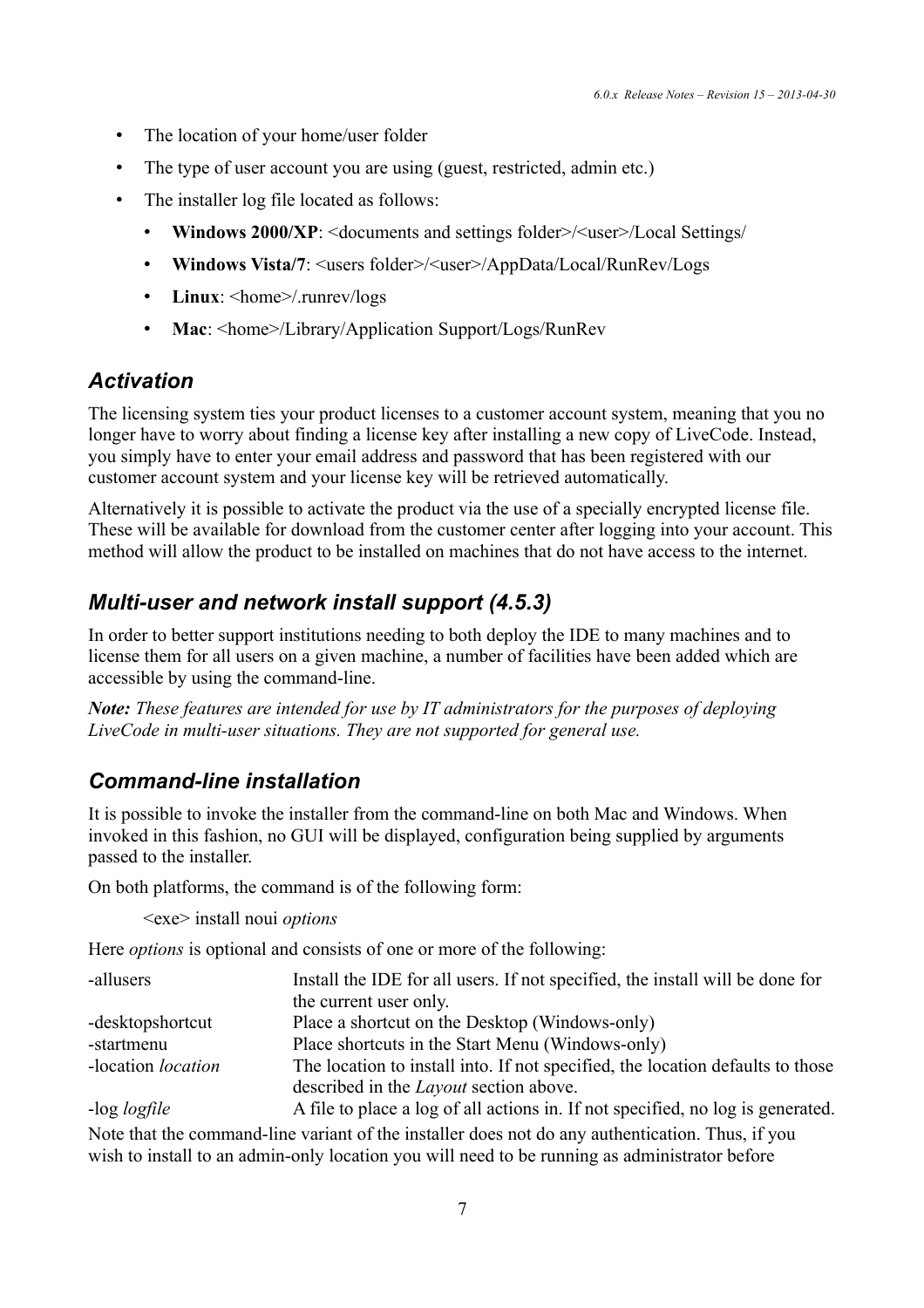executing the command.

As the installer is actually a GUI application, it needs to be run slightly differently from other command-line programs.

In what follows  $\leq$  installerexe $\geq$  should be replaced with the path of the installer executable or app (inside the DMG) that has been downloaded.

On Windows, you need to do:

start /wait <installerexe> install noui *options*

On Mac, you need to do:

"<installerexe>/Contents/MacOS/installer" install noui *options*

On both platforms, the result of the installation will be written to the console.

#### *Command-line activation*

In a similar vein to installation, it is possible to activate an installation of LiveCode for all-users of that machine by using the command-line. When invoked in this fashion, no GUI will be displayed, activation being controlled by any arguments passed.

On both platforms, the command is of the form:

<exe> activate -file *license* -passphrase *phrase*

This command will load the manual activation file from *license*, decrypt it using the given *passphrase* and then install a license file for all users of the computer. Manual activation files can be downloaded from the 'My Products' section of the RunRev customer accounts area.

This action can be undone using the following command:

```
<exe> deactivate
```
Again, as the LiveCode executable is actually a GUI application it needs to be run slightly differently from other command-line programs.

In what follows <livecodeexe> should be replaced with the path to the installed LiveCode executable or app that has been previously installed.

On Windows, you need to do:

start /wait <livecodeexe> activate -file *license* -passphrase *phrase*

start /wait <livecodeexe> deactivate

On Mac, you need to do:

"<livecodeexe>/Contents/MacOS/LiveCode" activate -file *license* -passphrase *phrase*

"<livecodeexe>/Contents/MacOS/LiveCode" deactivate

On both platforms, the result of the activation will be written to the console.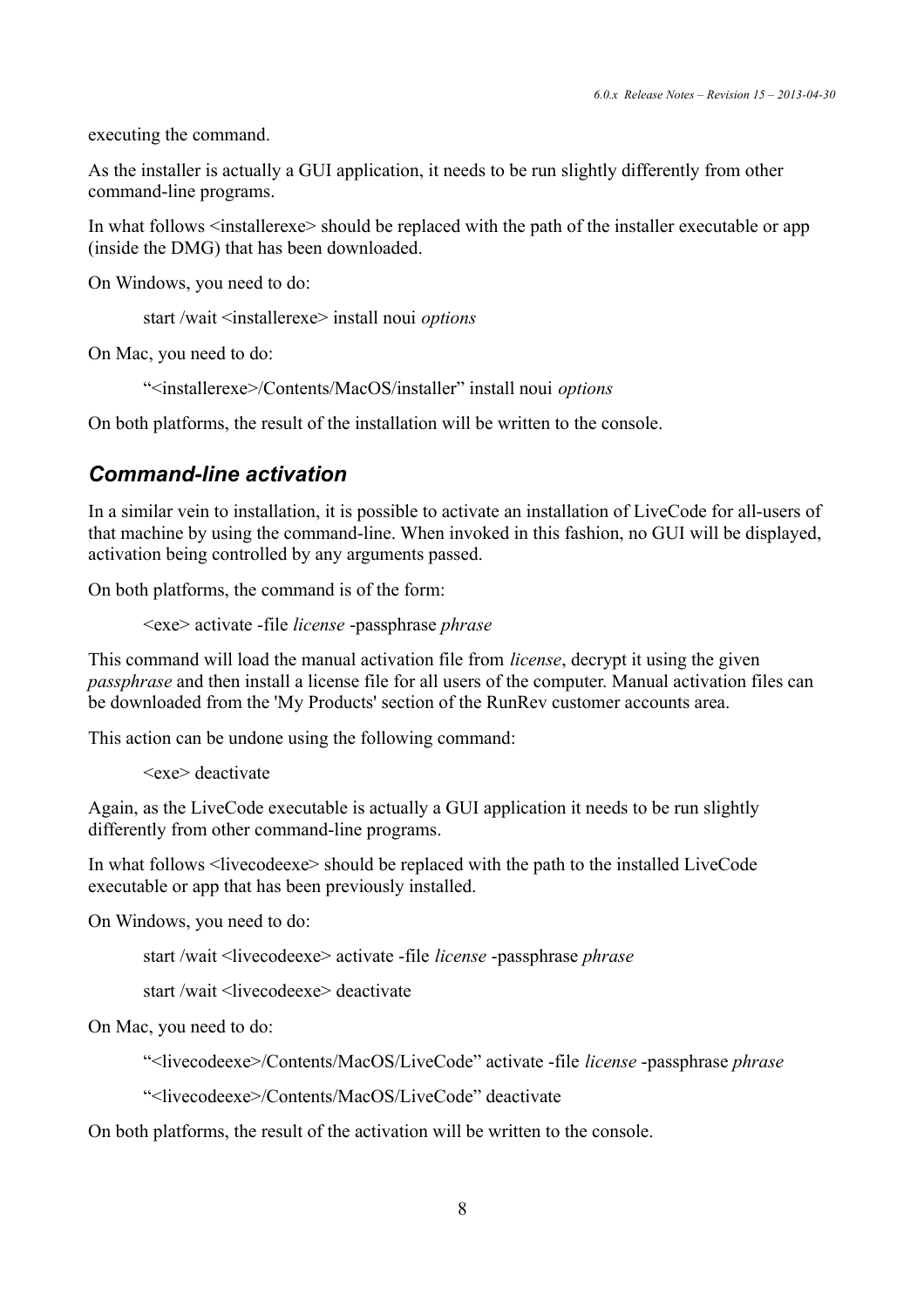# **Engine Changes**

## *Script Security changes (6.0 RC4)*

We've refactored script security out of the main engine into a module in preparation for dual licence support.

We've updated the hash used by the security module. Stacks that have their password set in RC4 will not be unlockable in previous versions.

## *Image handling changes (6.0 DP 5)*

The engine now has an image cache which is used to cache all decompressed image data. The size of the cache can be set using the global '*imageCacheLimit*' property, and the amount of data in the cache is returned by the global 'imageCacheUsage' property.

The image cache operates in a least-recently-used manner - if an image needs to be decompressed and there is not enough room, the images that were used longest ago are discarded from cache until there is enough room.

If an image has '*alwaysBuffer*' set to true, then it will be decompressed into the cache on card open. Images are processed from lowest layer to highest, so if too many images have alwaysBuffer on a card, images on lower layers will have their data discarded from the cache before ones higher up.

An image can be forced to be cached by using the new form of prepare:

```
prepare image <name> \lceil of ... \rceil
```
**prepare image file** <filename>

The image cache is keyed on absolute filename of image thus it is now highly efficient to use image objects referencing the same filename, rather than buttons referencing icons. In particular, there will only ever be one decompressed set of image data for a given (absolute) filename in the cache at any one time.

*Note that rotated/scaled images cache the transformed image data in the cache also, but images will not share this transformed data.*

## *Update to "is" and "=" operators (6.0 DP 3)*

When comparing arrays with other values, the engine will now no longer coerce an array to empty when comparing in string/number context.

From 6.0 DP 3 onwards, expressions such as 'tArray **is empty**' will be true if and only if tArray contains the empty string.

For example:

**put empty into** tArray **answer** tArray **is empty** *-- true*

**put** 100 **into** tArray["foo"]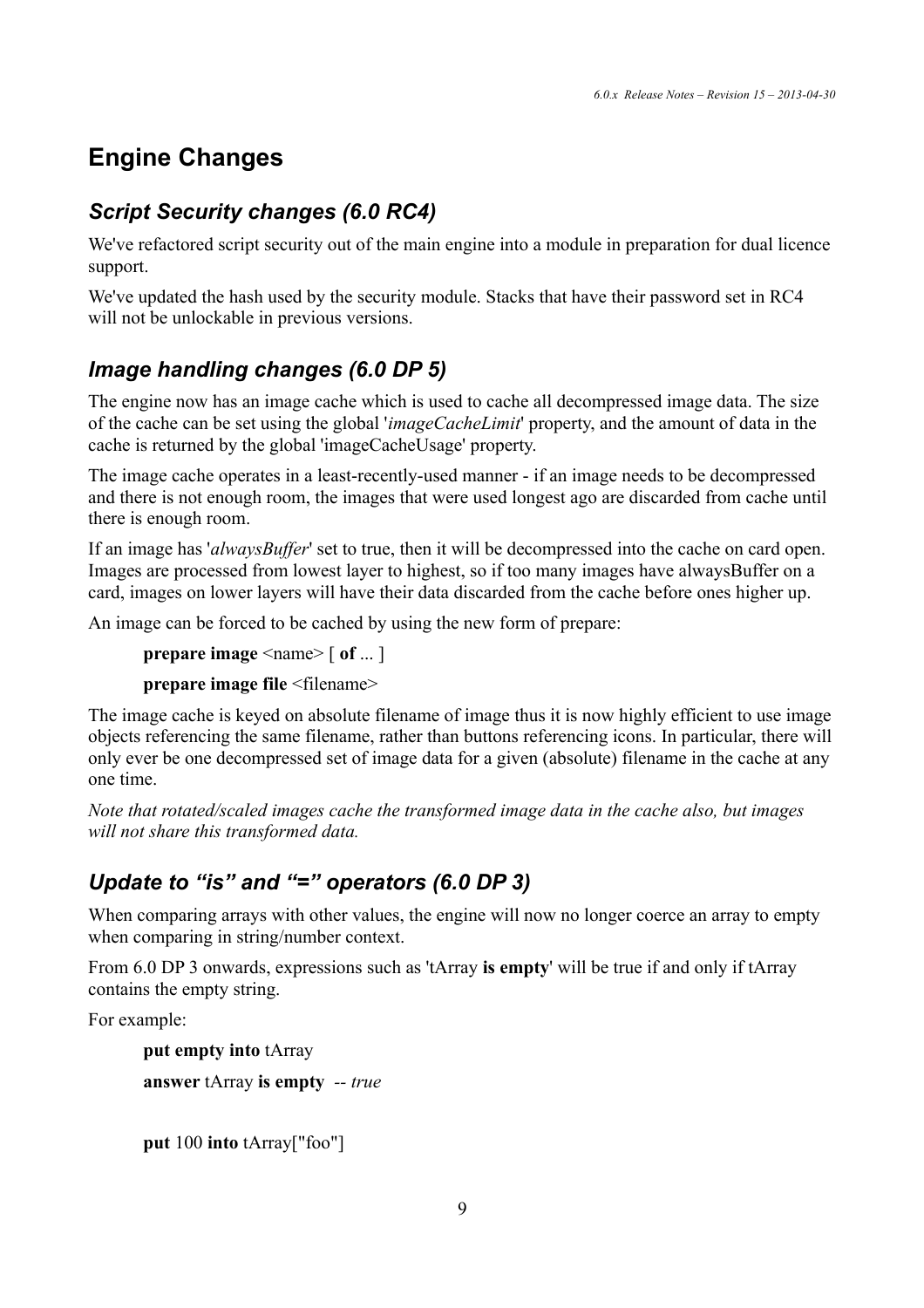**answer** tArray **is empty** *-- false (prior to 6.0 this would be 'true')*

## *Field Updates (6.0 DP 2)*

### **Non-BMP unicode characters**

Support has been added for non-BMP unicode characters in **htmlText** (previously they wouldn't convert properly).

## **Hexadecimal HTML entity references**

Support has been added for hexadecimal entity references in **htmlText** ( $&\#x$ ...;)

## **HTML UTF-8 meta tag**

Added support for 'meta' tag in htmlText - if the charset or content attribute contains utf-8 the string will be treated as UTF-8 (i.e. you can use a UTF-8 encoded **htmlText**, rather than having to use numeric entity references for unicode chars).

## **Strong and em HTML tags**

Support has been added for 'strong' and 'em' tags in htmlText.

## **New listIndex paragraph property**

A new paragraph property **listIndex** has been added. This can be used to set the index for the paragraph when a (ordered) listStyle is set. This translates to **htmlText** via the 'value' attribute on  $\langle$ li $\rangle$  tags.

## **New metadata paragraph property**

A new paragraph property **metadata** has been added. Like metadata at the char level, you can now '**set the metadata of line** ... **of** ...' and it will be attached to the paragraph, a level above the char properties.

Note that this means if you want to set the metadata on the char level for a whole line you must do '**set the metadata of char** 1 to -1 **of line** .. **of** ...', rather than just '**of line**'.

## *ID caching (6.0 DP 2)*

The engine now caches lookups of control references of the form "card id ..." and "control id ...". This speeds up any access using those forms after the first time, turning an operation that would be completed in linear time into one that will be completed in constant time.

#### *Note: This was originally mistakenly documented as added in 6.0 DP 1.*

## *New global property – allowDatagramBroadcasts (6.0 DP 2)*

A new global property **allowDatagramBroadcasts** has been added. This needs to be set to true before sending to a broadcast address (enables the per-socket flag for whether they are allowed).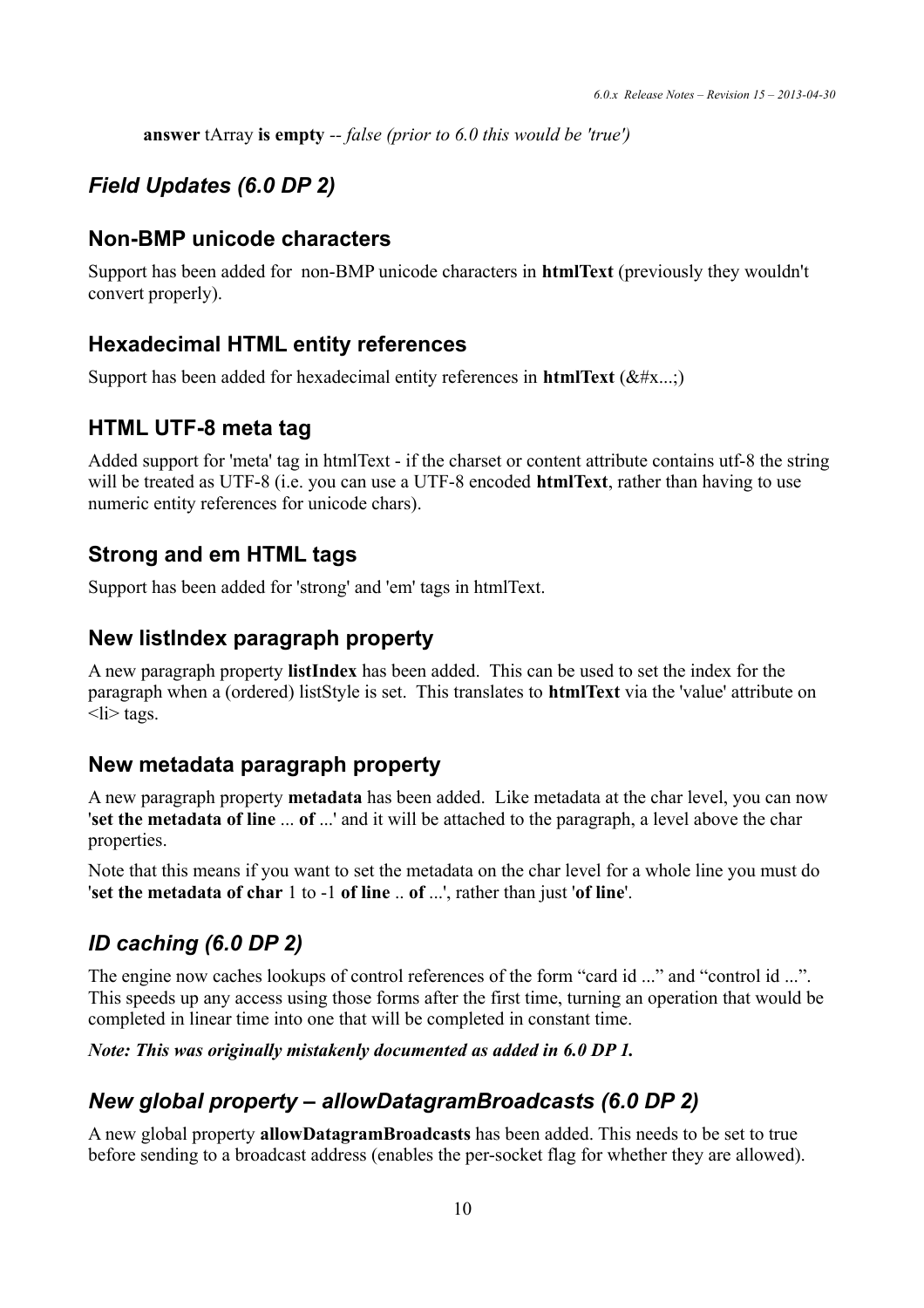See bug 10516.

## *Before and after handlers (6.0 DP 1)*

Two new handler types have been added, **before** and **after.** Before and after handlers are exclusive to behavior scripts and are sent to the behavior script before and after all messages.

For example, consider a mouseDown message moving through the message path. It gets to an object with a behavior script:

- 1. The engine looks at the behavior script of the target object If a **before** mouseDown handler is present, it executes it.
- 2. The engine next looks at the object script If an **on** mouseDown handler is present, it executes it.
- 3. The engine now looks at the behavior script If an **after** mouseDown handler is present, it executes it.
- 4. The engine finally looks at the object script if a **pass** mouseDown or no mouseDown handler was present, it moves on to the parent object.

Before and after handlers allow developers to produce behavior scripts which can handle messages sent to a control without having any effect on the message path (unlike front and back scripts).

## *Relayer command (6.0 DP 1)*

A new **relayer** command has been added in order to aid the manipulation of layers.

**relayer** *control* **( before | after ) layer** *index* **relayer** *control* **( before | after ) control** *target* **relayer** *control* **( before | after ) owner relayer** *control* **to ( front | back ) of layer i***ndex* **relayer** *control* **to ( front | back ) of control** *target* **relayer** *control* **to ( front | back ) of owner**

All forms work in a regular way - a control is moved relative to a target in one of four ways:

- *before* the control's owner becomes the target's owner and is inserted before the target; the layer of the control becomes the layer of the target and the target and all subsequent controls shift up one).
- *after* the control's owner becomes the target's owner and is inserted after the target; the layer of the control becomes one greater than the layer of the last child of the target and all subsequent controls shift up one.
- *front* the control's owner becomes the target's owner and is inserted after the last child of the target (only valid if *target* is a container).
- *back* the control's owner becomes the target's owner and is inserted before the first child of the target (only valid if *target* is a container).

The target is resolved in one of three ways: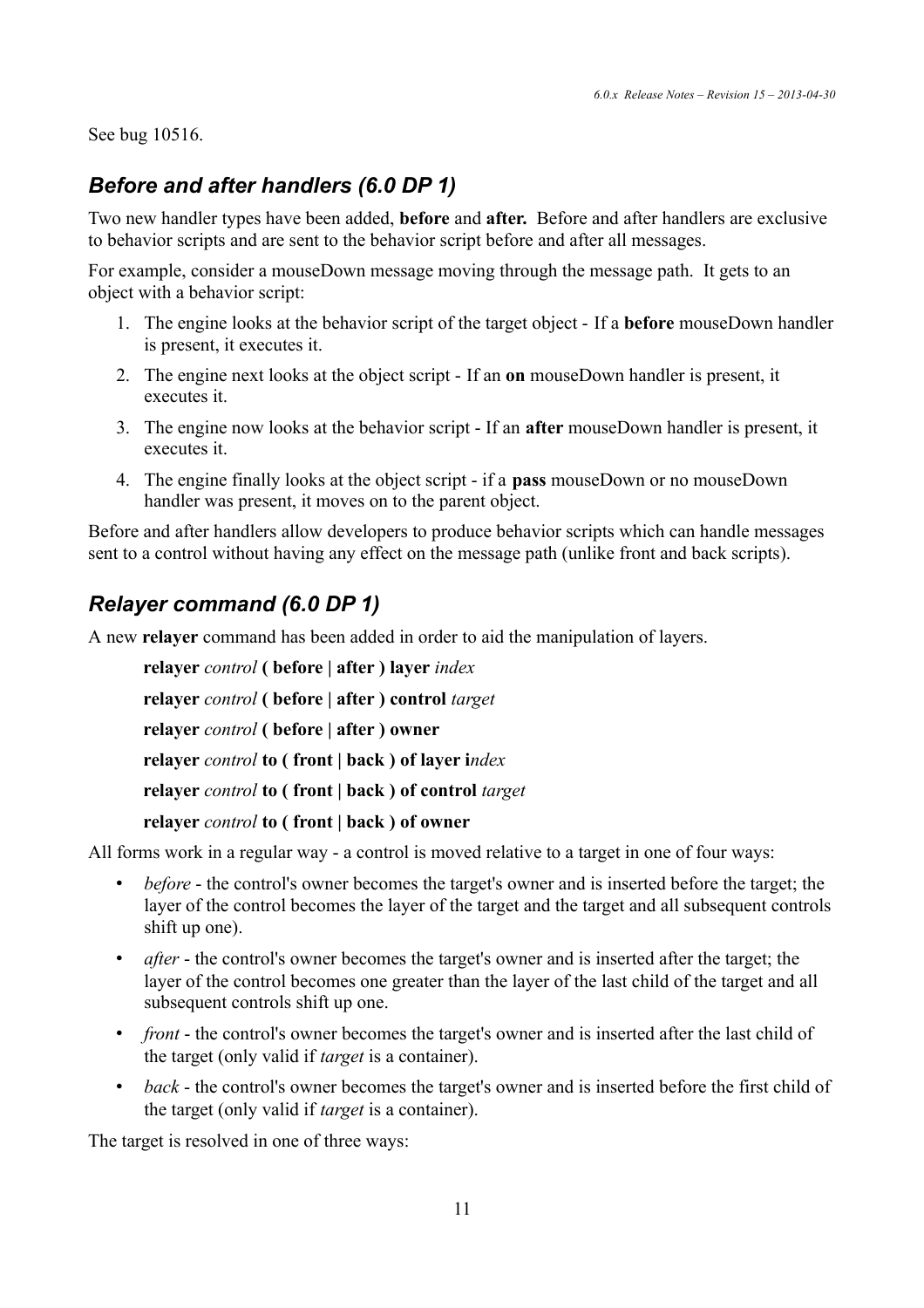- *layer*  the target control is taken to be the control with layer *index*.
- *control* the target control is taken to be the given control.
- *owner* the target control is taken to be the owner of the control.

The *control* parameter determines the control that is to be moved.

Note that the **relayer** command can only be used to move controls within a card - attempts to relayer controls from one card (or another stack) to another will throw an error.

The **relayer** command can throw a number of errors:

- 'relayer: couldn't resolve target object' the target chunk is an invalid control or card
- 'relayer: couldn't resolve source control' the source chunk is an invalid control
- 'relayer: source not a control' the source chunk resolves to a non-control object
- 'relayer: target not a container' the target chunk resolves to a non-container object (i.e. not a card or a group)
- 'relayer: source and target not on the same card' the source control does not reside on target (if it's a card), or target's card
- 'relayer: layer not an integer' the expression passed to the 'layer' form is not a valid integer
- 'relayer: bad layer expression' an error was thrown while evaluating the layer expression
- 'relayer: target not a control' in the before or after form, the target chunk resolves a noncontrol object
- 'relayer: cannot move a control into a descendent' an attempt has been made to move a group into a child of itself.
- 'relayer: required objects disappeared while processing' the target object and/or the source object were deleted in the process of relaying (this can happen when moving controls in and out of groups as messages might be sent to ensure focus is correct).

## *Effective rect of stack (6.0 DP 1)*

The **effective rect** property of stacks now returns the rect of the given stack with its decorations and frame taken into account. The **effective rect** of a stack can also be set. Here, the rect of the frame of the stack will be set appropriately before setting the rect of the stack.

## *Import/export snapshot at size (6.0 DP 1)*

New variants of the import snapshot and export snapshot commands have been added:

**import snapshot** … **at size** *width*, *height*

**export snapshot** … **at size** *width, height*

Use the "at size" extensions if you wish the engine to resize the snapshot taken to the dimensions specified.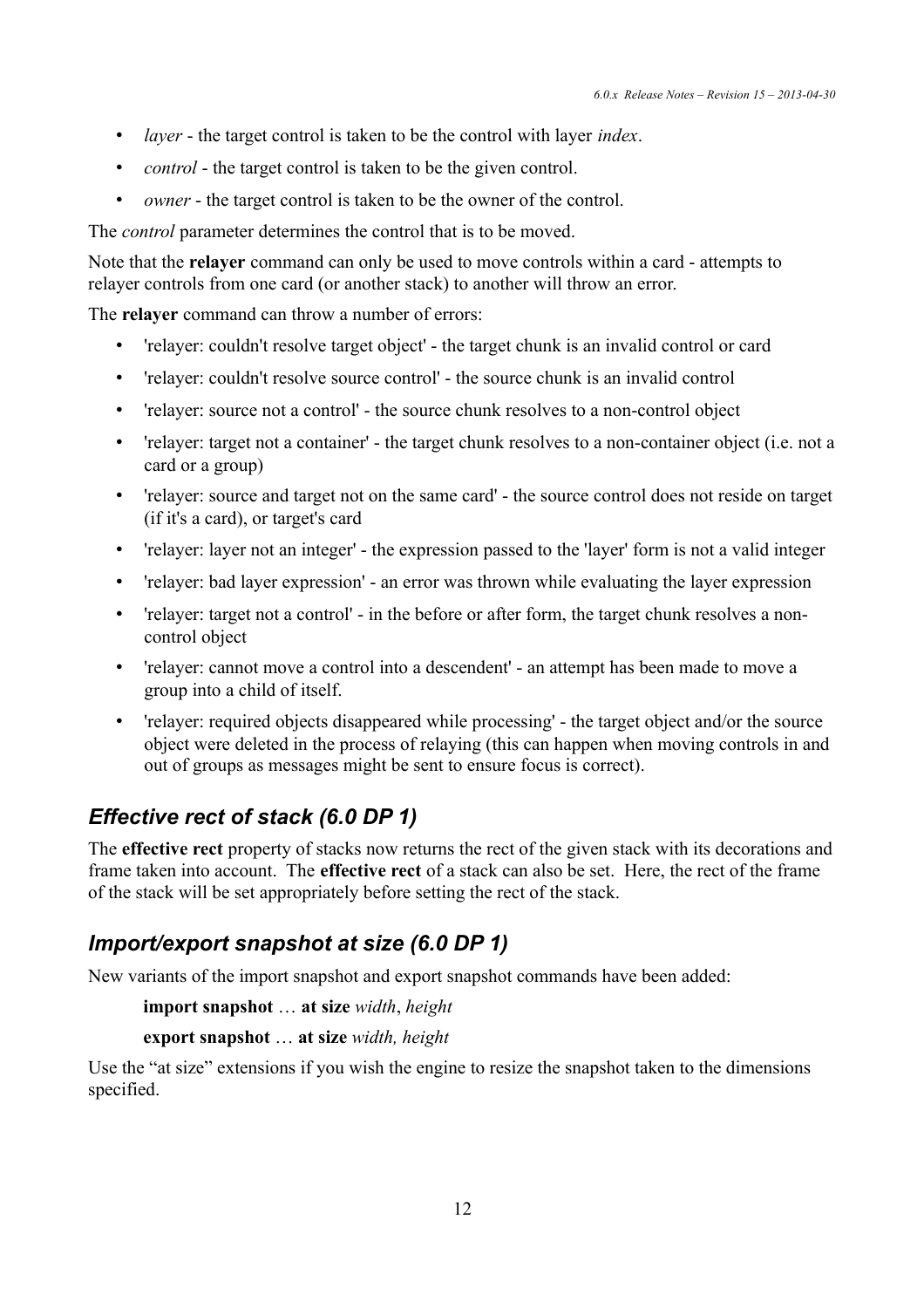## *Control at location (6.0 DP 1)*

You can now fetch the control at a given location using two new functions:

#### **controlAtLoc(***loc***)**

#### **controlAtScreenLoc(***loc***)**

**ControlAtLoc** returns the control at the given location, with the location being relative to the current stack.

**ControlAtScreenLoc** returns the control at the given location, with the location being relative to the screen. **ControlAtScreenLoc** is currently only available on Mac and Windows.

### *Do in caller (6.0 DP 1)*

A new variant of the do command has been added:

**do** *statementList* **in caller**

This will have the effect of executing the statementList in the context of the calling handler.

## *Split/combine as set (6.0 DP 1)*

New variants of the split and combine commands have been added:

**split** *variable* **{ by | with | using }** *delimiter* **as set**

```
combine variable { by | with | using } delimiter as set
```
The "**split** *tList* **with** return **as set**" command converts the passed variable to an array with the keys being equal to the original list and the values being true.

The "combine as set" command rebuilds the list using the delimiter passed. The values of the array are ignored.

## *Object selection started/ended (6.0 DP 1)*

Two new IDE messages**, objectSelectionStarted** and **objectSelectionEnded,** have been added. The messages are sent to the current card. **ObjectSelectionStarted** is sent when in edit mode, the user drags over a control. **ObjectSelectionEnded** is sent when the drag action is complete.

## **Explicit line-breaks in fields** *(5.5 DP2 – experimental)*

The engine will now interpret a numToChar(11) character in a field paragraph as an explicit linebreak when the (effective) dontWrap of the paragraph is false. This allows multiple 'lines' to be displayed within a single paragraph.

The formattedText property has been updated to map any explicit line breaks to newlines.

Note that since the vGrid property turns dontWrap on for the paragraph, using the line-break char in table paragraphs will have no effect.

## **textStyle Property Array Variant (5.0.2 – experimental)**

A new array variant of the **textStyle** property has been added allowing for access to individual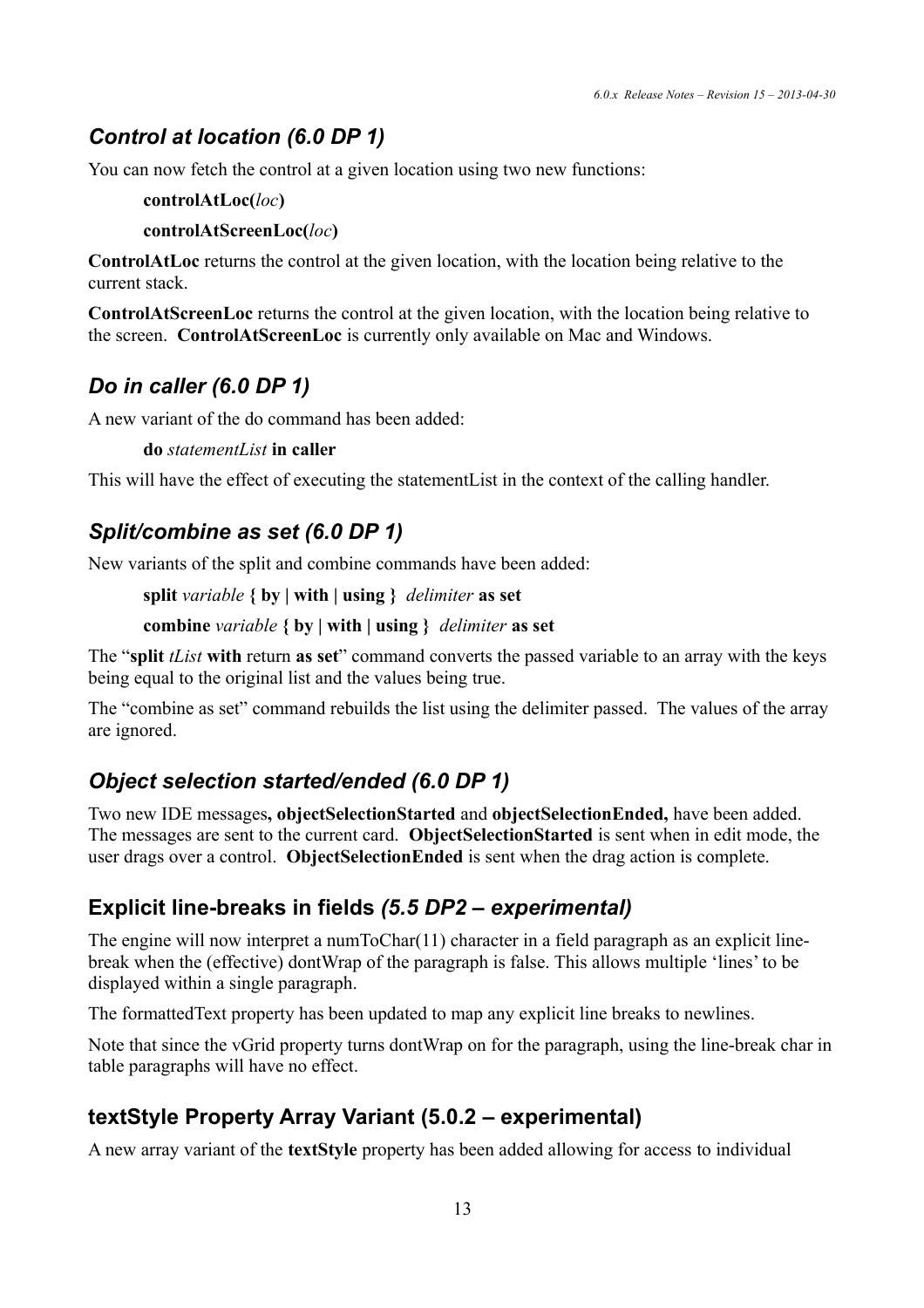textStyles independently from the others by specifying the required style as an array key.

```
the textStyle[<style>]
```
Here, style can be one of bold, condensed, expanded, italic, oblique, box, threedbox, underline, strikeout, link.

**Important: The features described above are experimental. This means that it may not be complete, or may fail in some circumstances that you would expect it to work. Please do not be afraid to try it out as we need feedback to develop it further.**

## *Mac – revCapture video capture library (4.6.1 – experimental )*

The revCapture library is begin developed as a replacement for revVideograbber – utilising the most up to date APIs on each platform, and eliminating many issues the previous library had (including problems introduced by Apple with iSight video-capture in 10.6.5 onwards).

At this time, the revCapture library is Mac-only, and is integrated as part of the revVideograbber external; it will be moved into its own external and become cross-platform over time.

While largely similar in function to revVideograbber, the revCapture library does have a number of differences:

- There are no configuration dialogs instead, available inputs and codecs can be queried and configured through script.
- Previewing and recording can be started and stopped independently.
- Previewing takes place direct into a (configurable) image object, allowing the preview to be rendered with effects, blending, inks and interleave with other objects.
- Only supports output to QuickTime MOV files with a limited collection of preconfigured codecs.

The available handlers are described in the following sections.

*Note: As it stands the revCapture library has only been tested with built-in iSight hardware, although there is no reason it shouldn't work with any hardware that QTKit supports.*

**Important: This feature is currently experimental. This means that it may not be complete, or may fail in some circumstances that you would expect it to work. Please do not be afraid to try it out as we need feedback to develop it further.**

## **Session management**

All capture operations take place within a capture session, which is managed using:

#### **revCaptureBeginSession**

#### **revCaptureEndSession**

Call **revCaptureBeginSession** to initialize the capture session, allowing the rest of the capture library to be used. When the capture session is done with, call **revCaptureEndSession**. This will release any hardware, and cancel any recording and previewing operations.

*Note: Calling any of the revCapture functions without calling revCaptureBeginSession at some point before hand will cause a no session error to be thrown.*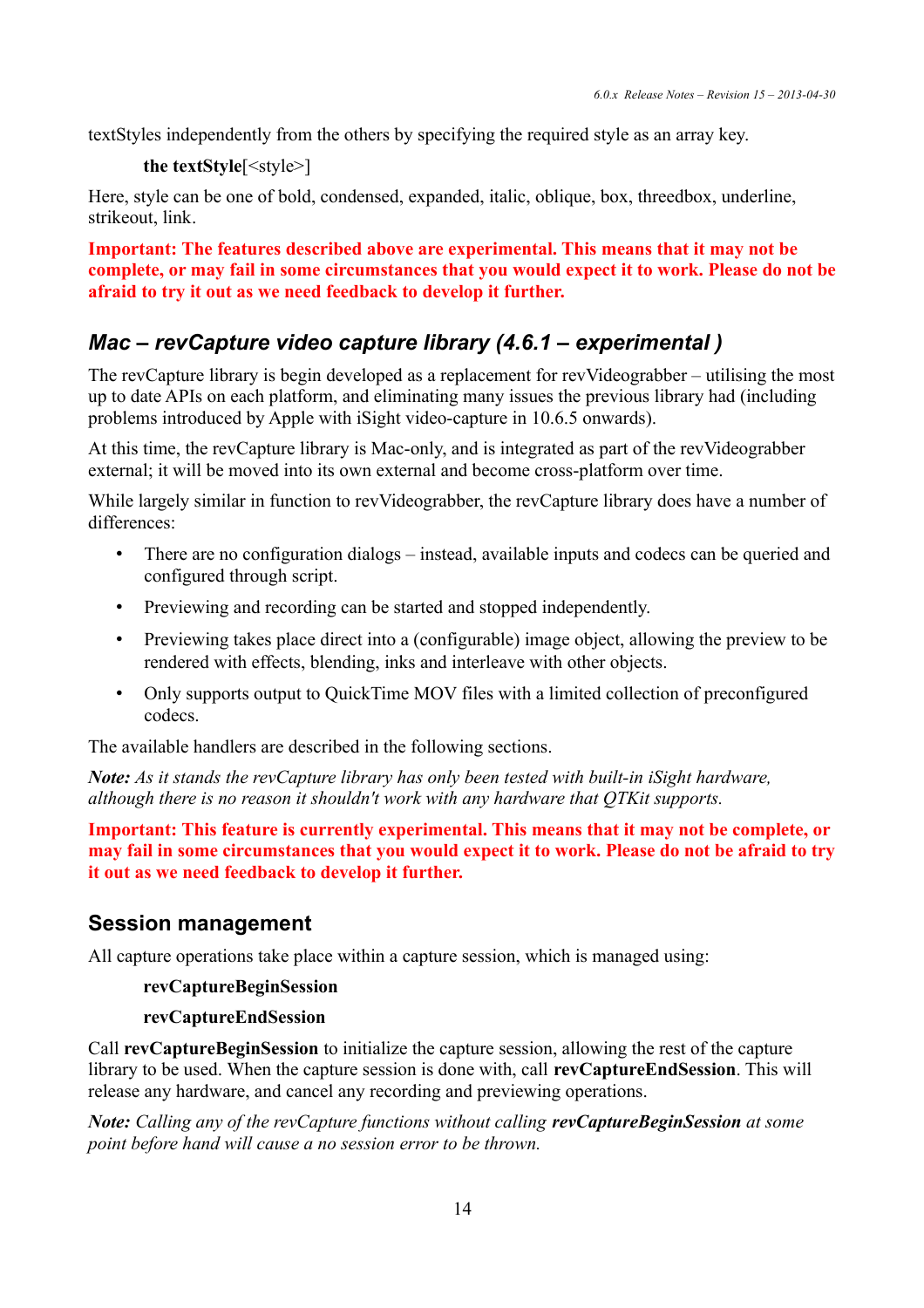## *Input configuration*

Unlike revVideograbber, configuration of the inputs to use for video/audio capture is done entirely through script rather than invoking standard dialogs.

#### *Querying available inputs*

To query the currently available inputs capable of capturing audio or video data use:

#### **revCaptureListAudioInputs()**

#### **revCaptureListVideoInputs()**

These both return a newline-delimited list of the available inputs of the given type.

#### *Configuring the audio input*

To configure the audio input to capture from in the current session, use:

#### **revCaptureGetAudioInput()**

#### **revCaptureSetAudioInput** *audioInput*

Where *audioInput* is one of:

- the name of an input returned by **revCaptureListAudioInputs()**
- *default*, indicating the default audio input device on the system should be used
- *none*, indicating that no audio should be captured

If setting an audio input fails because the new device could not be accessed, a *could not open input* error is thrown. If the current session could not connect to the new device, a *could not connect to input* error is thrown.

#### *Configuring the video input*

To configure the video input to capture in the current session, use:

#### **revCaptureGetVideoInput()**

#### **revCaptureSetVideoInput** *videoInput*

Where *videoInput* is one of:

- the name of an input returned by **revCaptureListVideoInputs()**
- *default*, indicating the default video input device on the system should be used
- *none*, indicating that no video should be captured

If setting an audio input fails because the new device could not be accessed, a *could not open input* error is thrown. If the current session could not connect to the new device, a *could not connect to input* error is thrown.

## **Compression configuration**

Similar to input configuration, choosing the codec to use when recording audio and video streams is done entirely through script.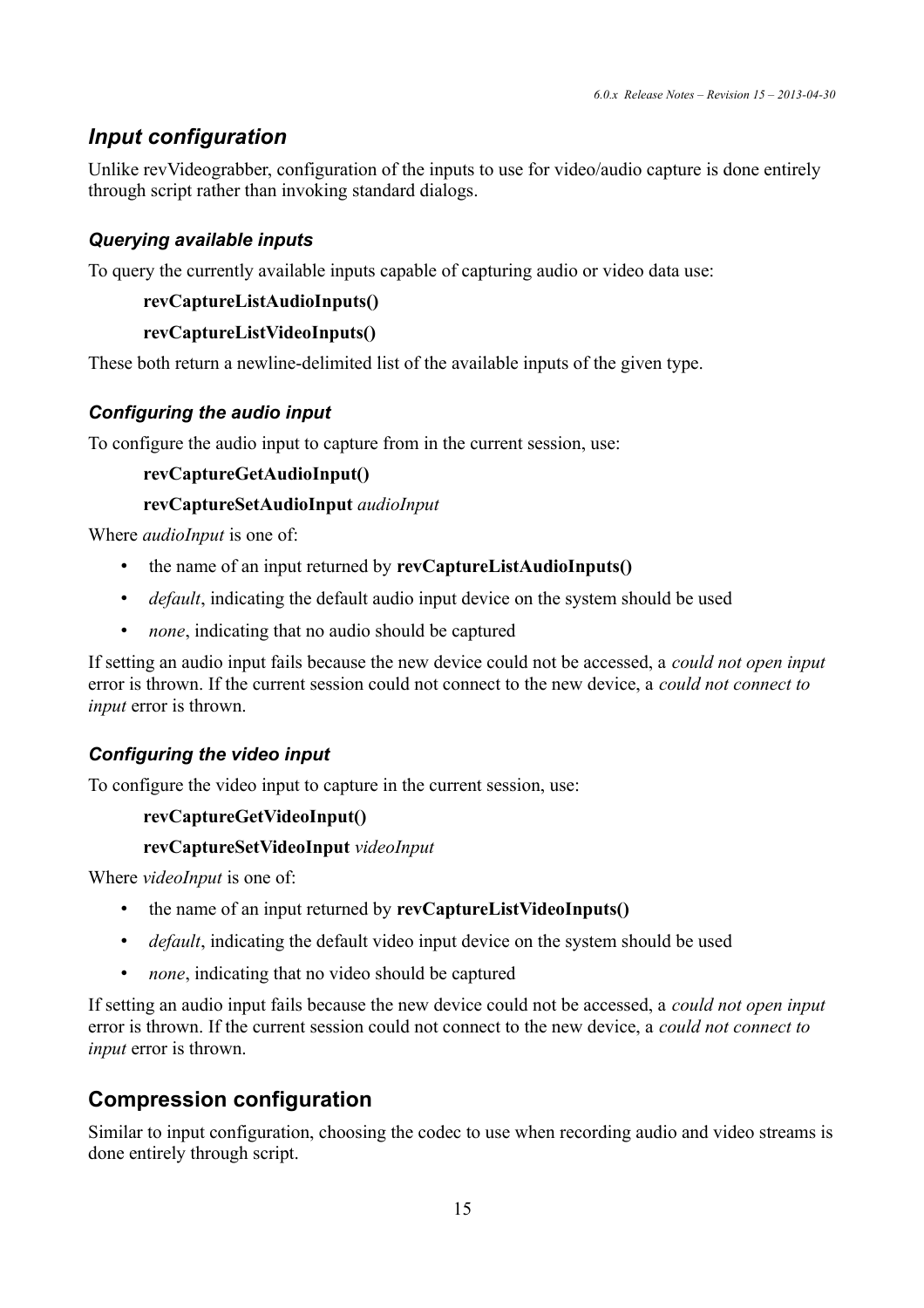#### *Querying available codecs*

To query the currently available codecs for audio or video recording use:

#### **revCaptureListAudioCodecs()**

#### **revCaptureListVideoCodecs()**

These both return a newline-delimited list of the available codecs of the given type.

#### *Configuring the audio codec*

To configure the audio codec to use when recording, use:

#### **revCaptureGetAudioCodec()**

#### **revCaptureSetAudioCodec** *audioCodec*

Where *audioCodec* is either *none* to indicate that no audio compression should be performed, or the name of a codec returned by **revCaptureListAudioCodecs()**.

If the given codec name is unrecognized, or is not suitable for audio compression then an *invalid codec for media type* error is thrown. If recording is currently happening, a *recording in progress* error is thrown.

#### *Configuring the video codec*

To configure the video codec to use when recording, use:

#### **revCaptureGetVideoCodec()**

#### **revCaptureSetVideoCodec** video*Codec*

Where *videoCodec* is either *none* to indicate that no video compression should be performed, or the name of a codec returned by **revCaptureListVideoCodecs()**.

If the given codec name is unrecognized, or is not suitable for video compression then an *invalid codec for media type* error is thrown. If recording is currently happening, a *recording in progress* error is thrown.

#### **Preview management**

#### *Configuring the video preview image*

In order to be able to see a video preview of a capture session, the long id of an image object to target needs to be provided. To manage this use:

#### **revCaptureGetPreviewImage()**

#### **revCaptureSetPreviewImage** *imageLongId*

Where *imageLongId* is the long id of an existing empty image object to use; or empty to turn off the preview image.

Setting the preview image will lock the corresponding object meaning it can't be resized or have it's content modified by anything apart from the capture session. If the image cannot be found, locked, or an offscreen buffer initialized a suitable error will be thrown.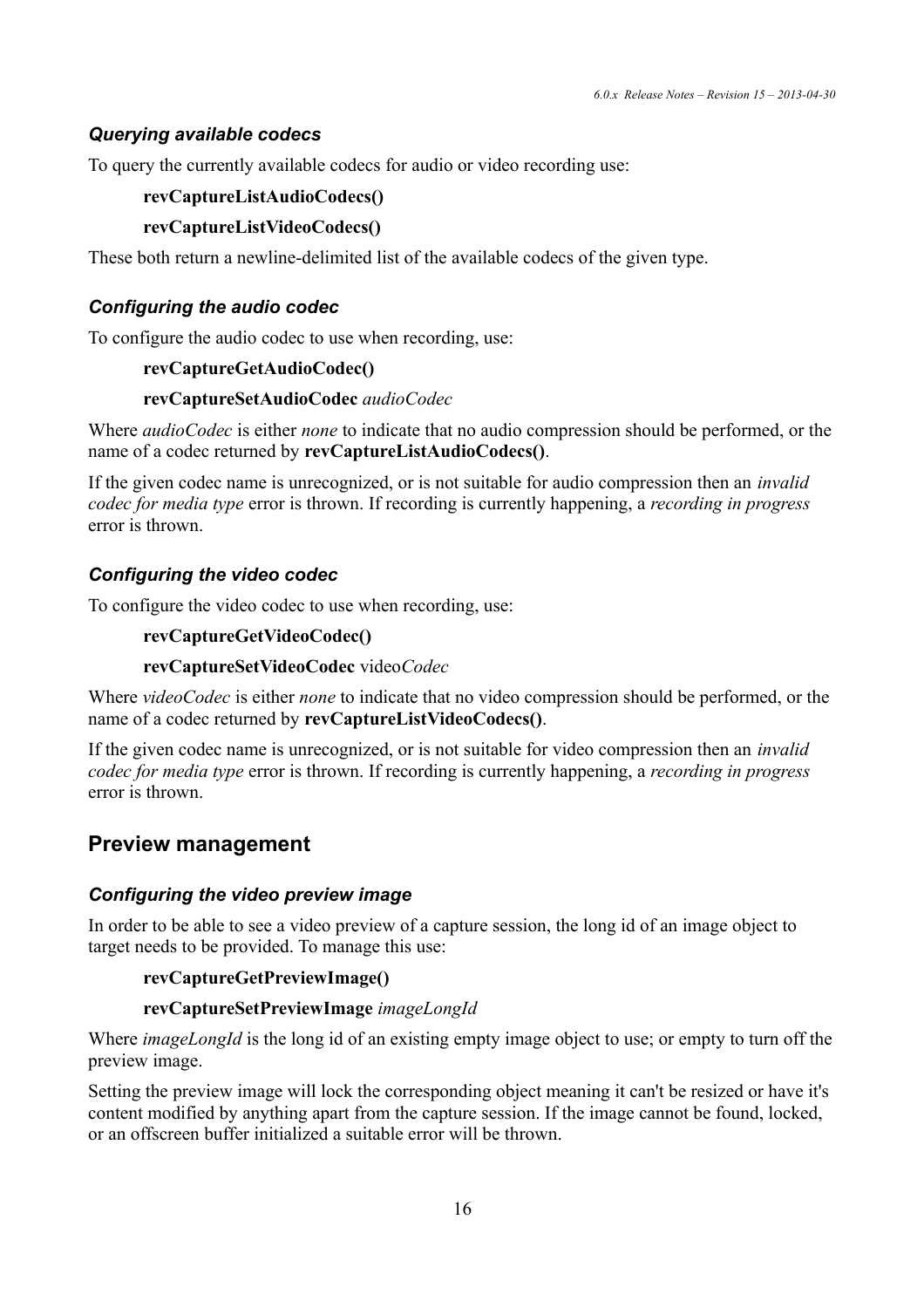#### *Configuring the audio preview volume*

To configure the volume of the audio preview of a capture session use:

#### **revCaptureGetPreviewVolume()**

#### **revCaptureSetPreviewVolume** *newVolume*

Where *newVolume* is an integer between 0 (no audio preview) and 100 (audio preview at maximum volume).

#### *Previewing a session*

To start or stop a preview from running use:

#### **revCaptureStartPreviewing**

#### **revCaptureStopPreviewing**

The status of the preview is independent to that of recording, meaning that you can preview without recording, and record without previewing.

If a preview of the session could not be initialized when calling **revCaptureStartPreviewing** a *could not connect to output* error is thrown.

*Note: Starting to record may have an effect on the video preview's aspect and frame size as the video capture pipeline is optimized by the system based on the needs of the recorded output.*

### **Record management**

#### *Configuring the output file*

To configure the filename to use when recording a capture session use:

#### **revCaptureGetRecordOutput()**

#### **revCaptureSetRecordOutput** *recordFilename*

Where *recordFilename* is an (absolute) path to the file to use for recording.

If recording is currently in progress, a *recording in progress* error is thrown.

#### *Configuring the maximum frame size*

To configure the maximum size of a frame in the recorded file use:

#### **revCaptureGetRecordFrameSize()**

#### **revCaptureSetRecordFrameSize** *maxWidth, maxHeight*

Where *maxWidth* and *maxHeight* specify the maximum size of a frame (in pixels) that should be generated in the (compressed) output. To use the default (optimal) frame size for the current settings, specify both width and height as 0.

*Note: These act as a hint to the pipeline, and the actual size of the frames in the output file may be smaller than this, or have a different aspect ratio.*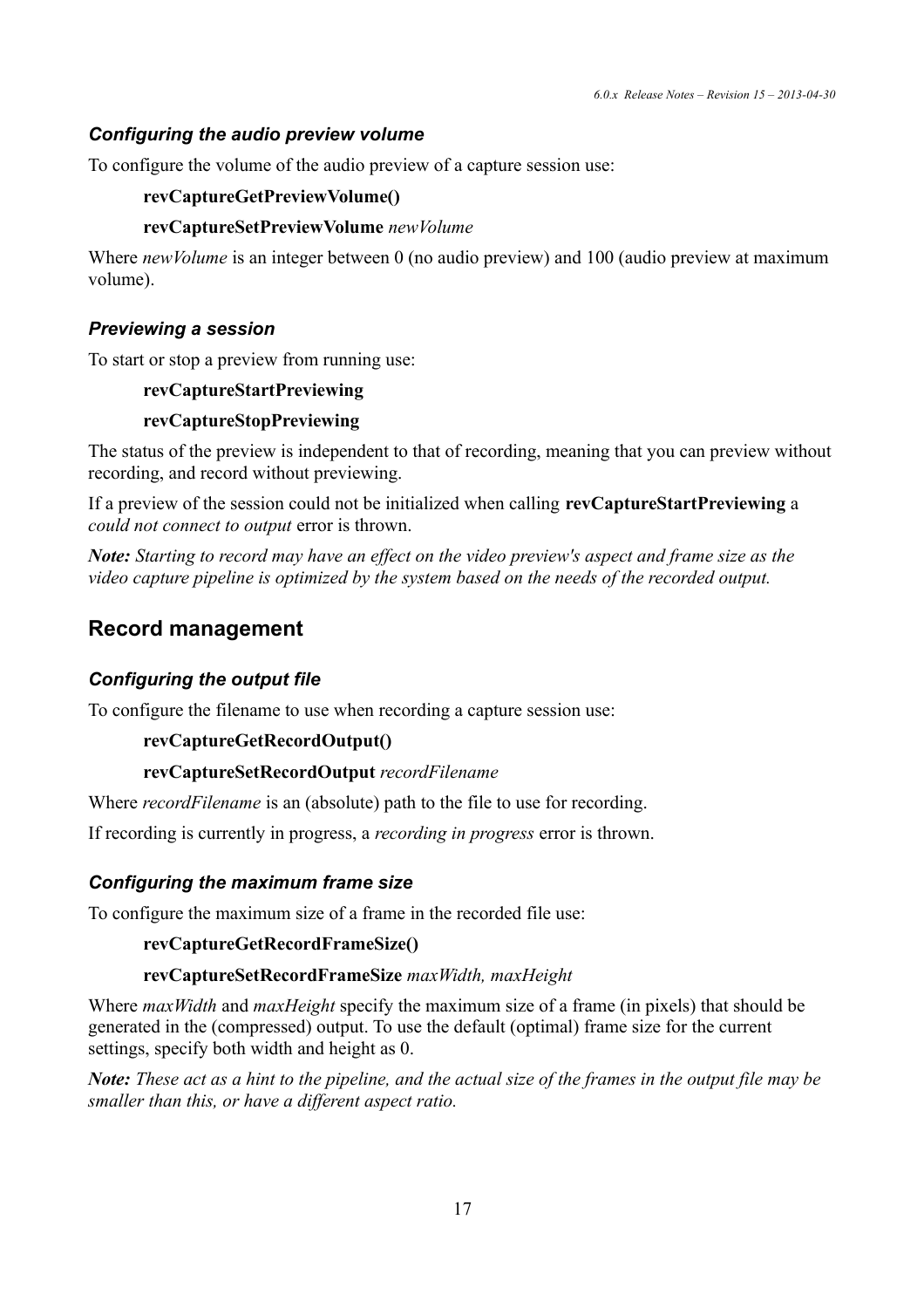#### *Configuring the maximum frame rate*

To configure the maximum frame rate to aim for in the recorded file use:

#### **revCaptureGetRecordFrameRate()**

#### **revCaptureSetRecordFrameRate** *maxFrameRate*

Where *maxFrameRate* is the number of frames per second to aim for. To use the default (optimal) frame rate for the current settings, specify the rate as 0.

*Note: This acts as a hint to the pipeline as to the rate to aim for. The resulting frame rate in the recorded file may be less than, or more than this setting.*

#### *Starting recording*

To start recording the current session use:

#### **revCaptureStartRecording**

This configures the session with previously selected record options and codecs, deletes the currently specified output file (if present) and starts the recording process. It has no effect if the session is already being recorded.

If recording starts successfully, **the result** is empty.

If an error occurs when the output file is being prepared for recording, **the result** will contain *recording failed*.

If the session could not be configured for recording, a *could not connect to output* error is thrown.

#### *Stopping recording*

To stop recording the current session use:

#### **revCaptureStopRecording**

This finishes outputting any pending samples to the output file and stops recording. It has no effect if the session is not currently being recorded.

If recording finished successfully, **the result** is empty.

If an error occurs while trying to finish writing the output file, **the result** will contain *recording failed.*

### *XML text node access (4.6 – experimental)*

Support has been added to some revXML functions for manipulating text nodes. Consider the following XML fragment:

<summary>

```
Removes a <keyword>message</keyword> that was queued with the
<command>send</command> command and is waiting to be sent.
```
<summary>

This has the following structure as an XML tree:

```
ELEMENT(summary)
```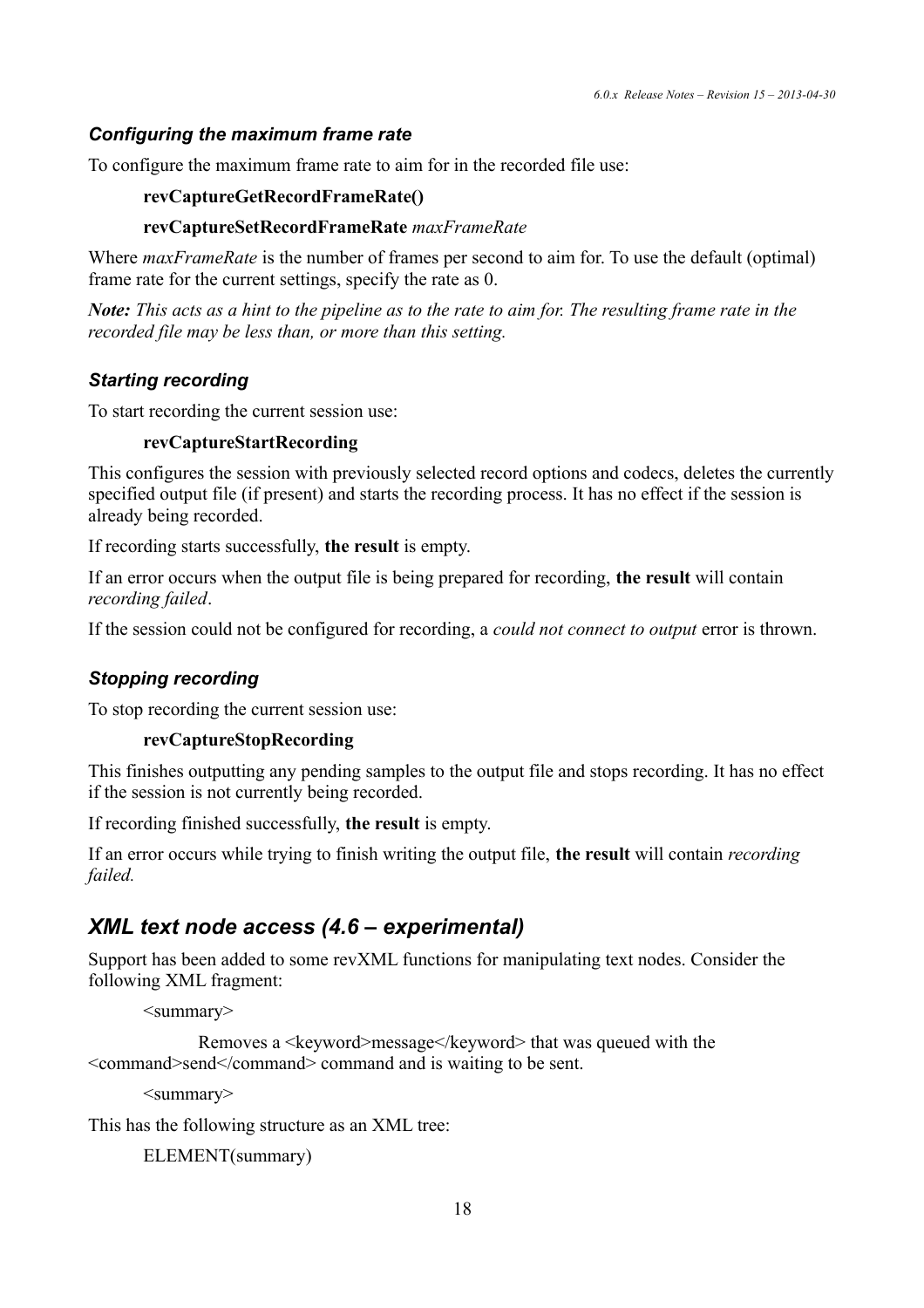TEXT(Removes a) ELEMENT(keyword) TEXT(message) TEXT( that was queued with the ) ELEMENT(command) TEXT(send)

TEXT( command and is waiting to be sent.)

Notice that the named XML nodes, are interspersed with (essentially unnamed) nodes containing text content. These (previously unaccessible) nodes can now be accessed (with some functions) by using a path of the form:

<parent>/[<index>]

Here this references the  $\leq n \geq th$  text node under  $\leq$  parent  $\geq$ . For example, the above tree has the following accessible nodes:

```
summary/[1]
summary/keyword
summary/keyword/[1]
summary/[2]
summary/command
summary/command/[1]
summary[3]
```
To access text content of a node simply use the *revXMLNodeContents* function with this extended path format. Note that the previous behavior is preserved – if you specify a node with a '/[n]' suffix, the text content of the node will be returned (if it is a text node). (i.e summary/keyword and summary/keyword/[1] are the same thing to *revXMLNodeContents*).

The following functions have been augmented with an additional (optional) parameter *incText*:

revXMLFirstChild(docId, [ incText ])

revXMLNextSibling(docId, nodePath, [ incText ])

revXMLPrevSibling(docId, nodePath, [ incText ])

revXMLChildNames(docId, nodePath, delimiter, filter, incCounts, [ incText ])

Here if *incText* is specified and is *true*, the functions will include text nodes in their processing.

For example, this allows you to loop over all nodes *including text nodes* using something like:

**local** tCurrentNode

**put** revXMLFirstChild(tDocId, tParentNode, **true**) **into** tCurrentNode

**repeat while** tCurrentNode **is not empty**

... use tCurrentNode ...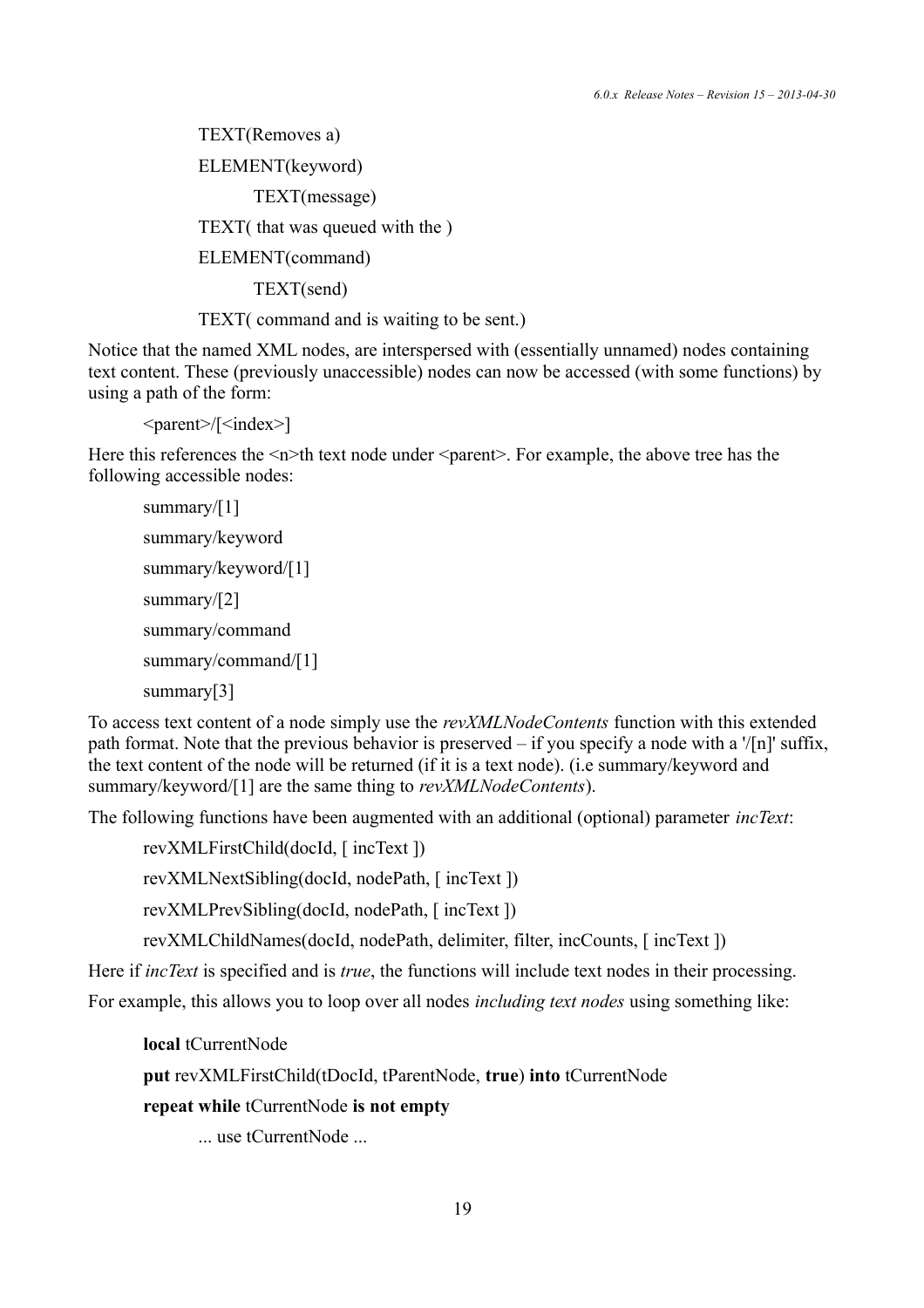```
put revXMLNextSibling(tDocId, tCurrentNode, true) into tCurrentNode
```
#### **end repeat**

**Important: This feature is currently experimental. This means that it may not be complete, or may fail in some circumstances that you would expect it to work. Please do not be afraid to try it out as we need feedback to develop it further.**

## *Ordered and unordered lists (4.6 – experimental)*

## **Properties**

Experimental support has been added to the field for simple, single level, ordered and unordered lists. To make a paragraph display as an element in a list use the *listStyle* property:

#### **set the listStyle of line** *lineIndex* **of** *field* **to** *style*

Where *style* is one of:

- *disc* the paragraph is rendered as an element in an unordered list with the standard bullet character as marker (U+2022).
- *circle* the paragraph is rendered as an element in an unordered list using the (unicode) character U+25E6 as marker.
- *square* the paragraph is rendered as an element in an unordered list using the (unicode) character U+25AA as marker.
- *decimal* the paragraph is rendered as an element in an ordered list, the label using standard (Arabic) decimal numerals. i.e. 1, 2, 3, 4, etc.
- *lower latin* the paragraph is rendered as an element in an ordered list, the label using lowercase (Latin) letters. i.e. a, b, c, …, aa, ab, etc.
- *upper latin* the paragraph is rendered as an element in an ordered list, the label using uppercase (Latin) letters. i.e. A, B, C, …, AA, AB, etc.
- *lower roman* the paragraph is rendered as an element in an ordered list, the label using lowercase Roman numerals. i.e. i, ii, iii, iv, …, etc.
- *upper roman* the paragraph is rendered as an element in an ordered list, the label using lowercase Roman numerals. i.e. I, II, III, IV, …, etc.

For both ordered and unordered list the marker is placed at the first tab-stop, and the content of the paragraph is placed (and wraps) at the second tab-stop.

For ordered lists the index of the item is determined by the number of preceding paragraphs with the **same** *listStyle* property.

Setting the *listStyle* property of a paragraph to empty causes it to revert to a normal (non-list item) paragraph.

## **htmlText format**

Paragraphs with a non-empty *listStyle* present themselves in *htmlText* wrapped with *<LI>* tags. Sequences of such paragraphs with the same *listStyle* are bracketed by  $\langle UL \rangle$  or  $\langle OL \rangle$  tags. These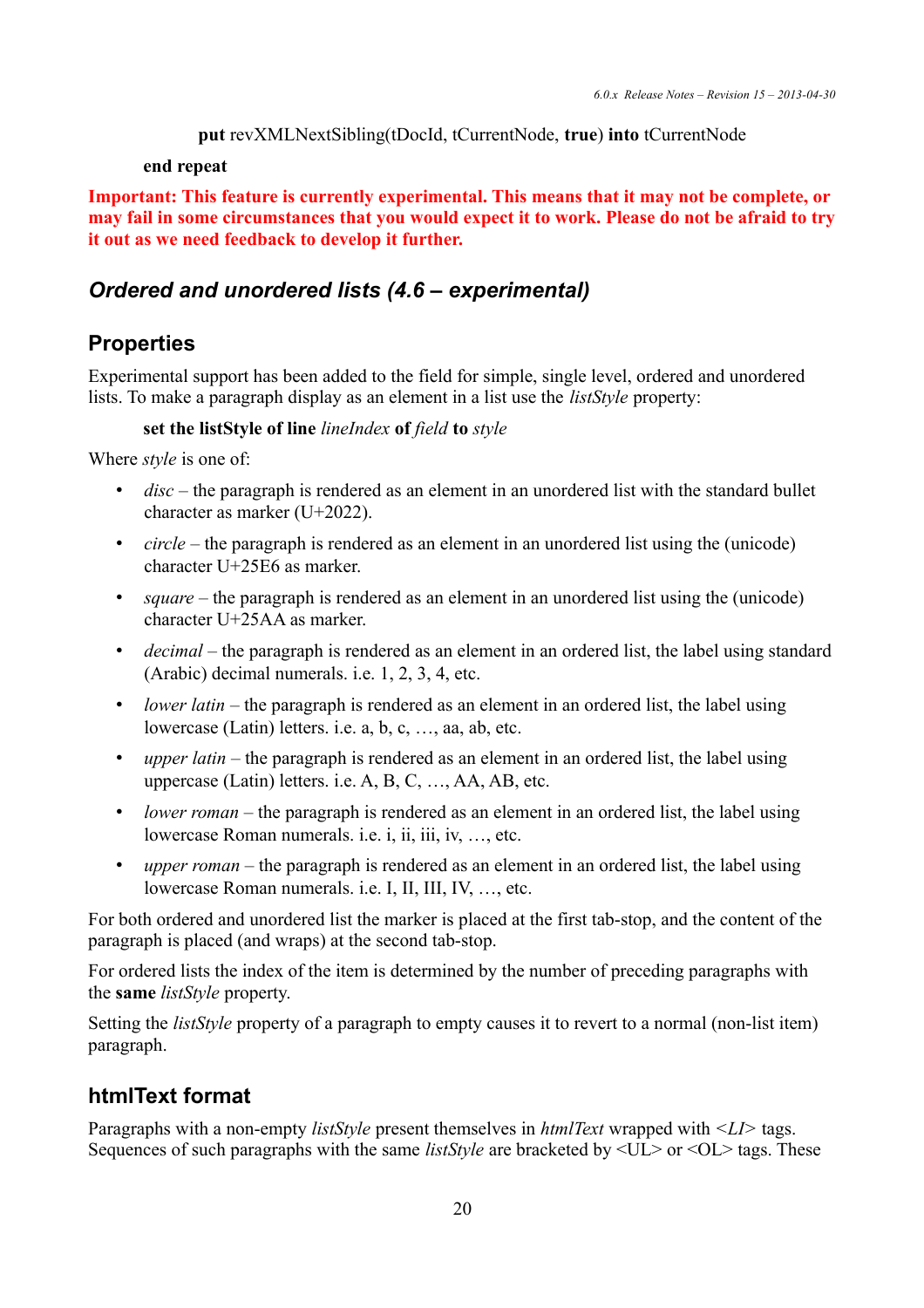tags take a *type* attribute, matching the (legacy) HTML attribute of the same name:

- $disc \rightarrow disc$
- *circle → circle*
- *square → square*
- $\bullet$  *1*  $\rightarrow$  *decimal*
- *a → lower latin*
- *A → upper latin*
- *i → lower roman*
- *I → upper roman*

For example:

- 1. Numbered Item 1
- 2. Numbered Item 2
- Bulleted Item 1
- Bulleted Item 2

```
\left\langle \text{o}1 \text{ type} = '1' \right\rangle<li><p>Numbered Item 1</p></li>
<li><p>Numbered Item 2</p></li>
\langle/\capl><ul type='disc'>
 <li><p>Bulleted Item 1</p></li>
 <li><p>Bulleted Item 2</p></li>
 \langle/ul>
```
## **rtfText format**

Paragraphs with a non-empty *listStyle* are appropriately marked in *rtfText* using both the (legacy) *pn* family of paragraph numbering tags and also with the new *listtable* tags.

By using both sets of tags a reasonable degree of interoperability is achieved with both TextEdit (and other Cocoa applications) on Mac, and Word and WordPad on Windows.

*Note: Unfortunately, OpenOffice does not have particularly good rtf import / export capabilities (it doesn't even round-trip correctly through itself!) and thus copying / pasting of lists between LiveCode and OpenOffice will not work reliably or correctly.*

## **plainText format**

Paragraphs with a non-empty *listStyle* are appropriately exported in plain text form when using the *plainText*, *unicodePlainText*, *formattedText* and *unicodeFormattedText* properties.

For example, the above example would be rendered (for plainText) as:

<tab>1.<tab>Numbered Item 1<return>

<tab>2.<tab>Numbered Item 2<return>

<tab>•<tab>Bulleted Item 1<return>

<tab>•<tab>Bulleted Item 2<return>

## **Persistence**

As it stands the *listStyle* property does not save into the stack-file and will not do so until the file format is revised (for various technical reasons, it is not possible to add this as a saveable property with the current stackfile format).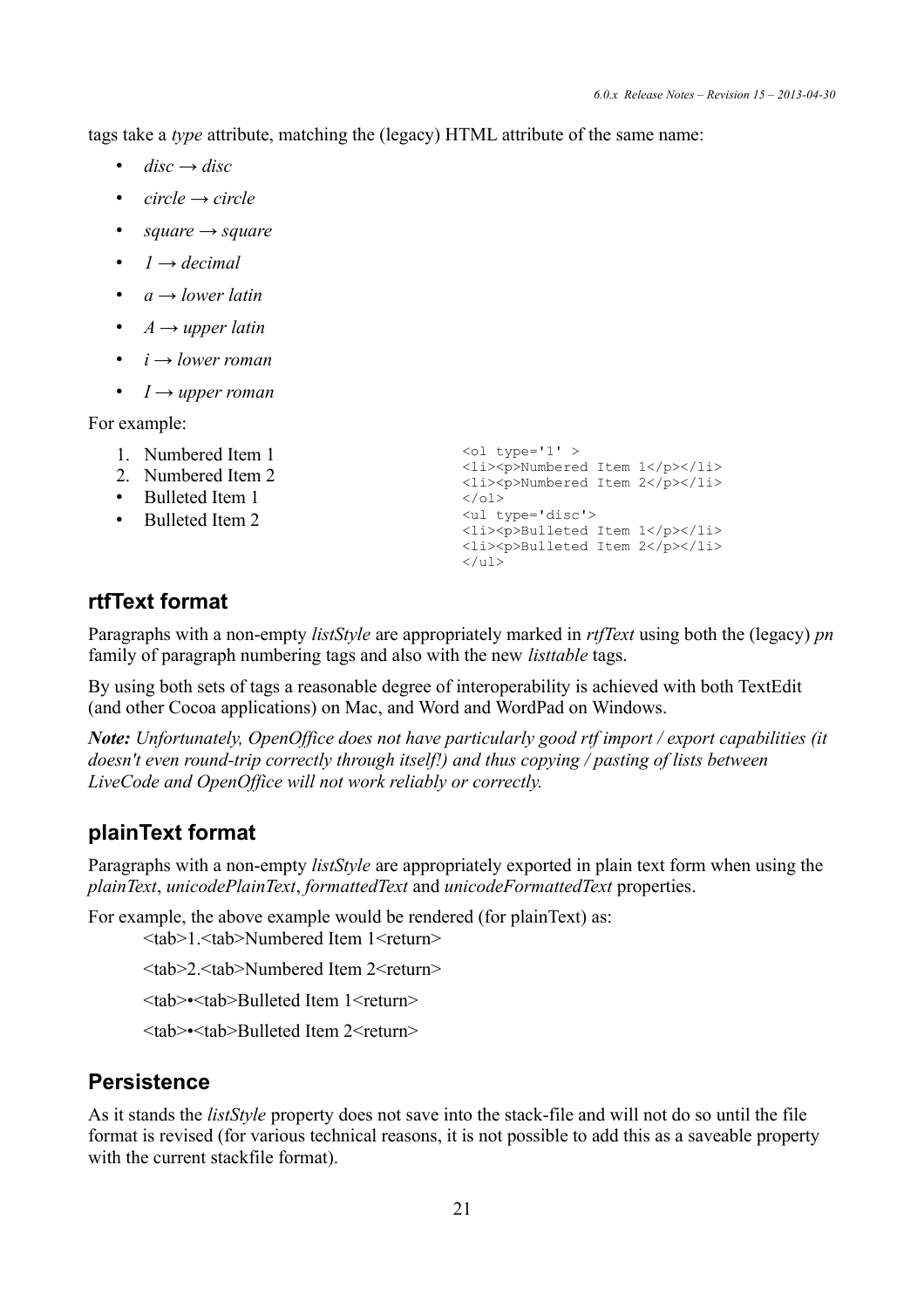It is recommended that htmlText be used to save the content of fields in custom properties, for restoration on reload.

**Important: This feature is currently highly experimental. This means that it may not be complete, fail in some circumstances that you would expect it to work, or change considerably before becoming final. Additionally, it might have problems or gotchas that make it significantly harder to use than other LiveCode features at this time.**

## *Runtime execution stack configuration (4.5.1 – experimental)*

In order to be able to more reliably control the maximum level of recursion, a new global property **stackLimit** has been introduced.

This property allows a script to set (in bytes) the maximum size of the (runtime) stack the engine uses for recursive computation. A change in the setting will only take effect when all currently executing handlers complete, and at this time the stack size limit will be reconfigured to the given limit, or the nearest amount to it depending on available memory.

The stackLimit currently in effect can be fetched using **the effective stackLimit**.

The recursionLimit property is now bounded by the stackLimit – attempts to set the recursionLimit greater than the stackLimit will see it downwardly adjusted to the maximum current size allowed.

*Note: The changes to the recursionLimit property and the new stackLimit property are only implemented on Windows at present.*

**Important: This feature is currently experimental. This means that it may not be complete, or may fail in some circumstances that you would expect it to work. Please do not be afraid to try it out as we need feedback to develop it further.**

## *revBrowser windowId property (4.5.1 – experimental)*

There is a long standing issue with revBrowser that causes browser instances to be lost whenever the stack it is attached to has its window re-created. Previously, cases where this would occur had to be avoided when a browser was present on a stack.

To resolve this problem a new property has been added to browser instances – windowId. The windowId property allows the stack to which a browser instance is attached to be changed after it has been created.

If the windowId is set to 0, the browser instance is temporary hidden. If the windowId is set to a valid stack windowId, the browser instance will move to that stack.

For example, to toggle the resizable property of a stack hosting a browser use the following code:

revBrowserSet pBrowserId, "windowId", 0

**set the** resizable **of stack** pBrowserStack **to** pNewResizeableValue

revBrowserSet pBrowserId, "windowId", **the** windowId **of stack** pBrowserStack

**Important: This feature is currently experimental. This means that it may not be complete, or may fail in some circumstances that you would expect it to work. Please do not be afraid to try it out as we need feedback to develop it further.**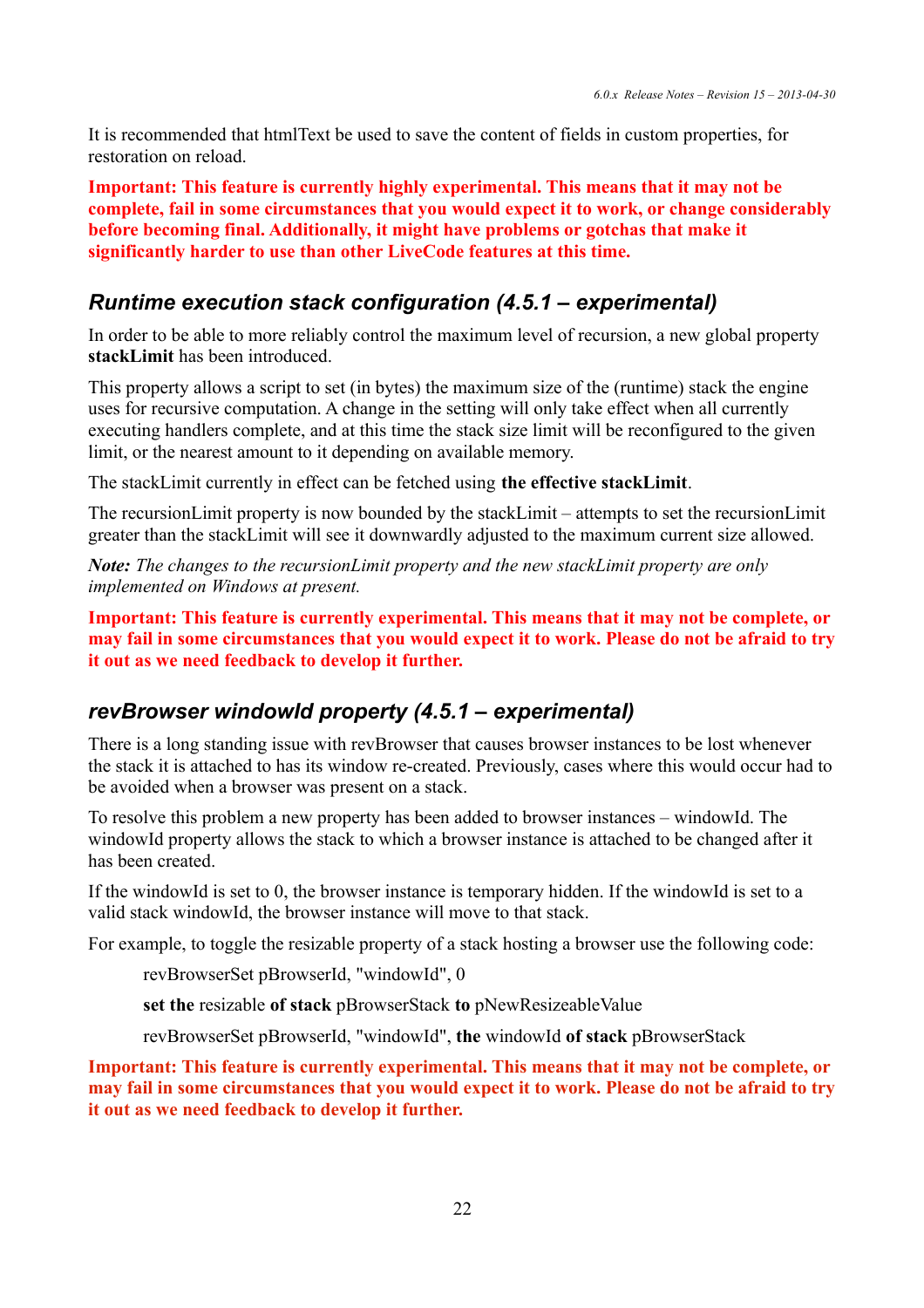## *Improved image export (4.5)*

### **Raw data export (experimental)**

It is possible to export raw image data using the following forms:

**export** *target* **as raw with palette** *colors*

**export** *target* **as raw with ( standard | optimized ) palette**

**export** *target* **as raw with** *count* **color optimized palette**

#### **export** *target* **as raw [ argb | bgra | abgr | rgab ]**

The first three of these operate in the same way as for the other formats as described above except that instead of formatted image data you get the raw palette indices packed appropriately depending on the size of the palette:

 $\leq$  2 colors will be 1 bpp

 $\leq$  4 colors will be 2 bpp

 $\leq$  16 colors will be 4 bpp

 $\leq$  256 colors will be 8 bpp

The final form allows export of the full 32-bit data of the image with 8 bits per component. In this case, the components are not pre-multiplied with any alpha channel, and appear ordered in memory in increasing bytes.

e.g. The argb form will give you:

byte  $0 = alpha$ byte  $1 = red$ byte  $2 =$  green byte  $3 =$  blue

**Important: This feature (raw data export) is currently experimental. This means that it may not be complete, or may fail in some circumstances that you would expect it to work. Please do not be afraid to try it out as we need feedback to develop it further.**

### *Elevated process support (4.5 – experimental)*

Sometimes it is necessary to perform operations on the local machine as an administrator, and a typical pattern for a GUI application doing this is for it to prompt for authentication at certain points.

Modern operating systems do not permit a process to elevate itself, nor grant itself increased privilege. Instead, they only allow a running process to launch another process with increased privilege. Therefore, in order to support this, a new form of the **open process** command has been introduced that can launch a slave process with elevated permissions:

#### **open elevated process** *proces*s [ **for [ text | binary ] ( read | write | update | neither ) ]**

This form operates identically to the normal version, except that engine will ask the system to launch the given process with admin/root privileges.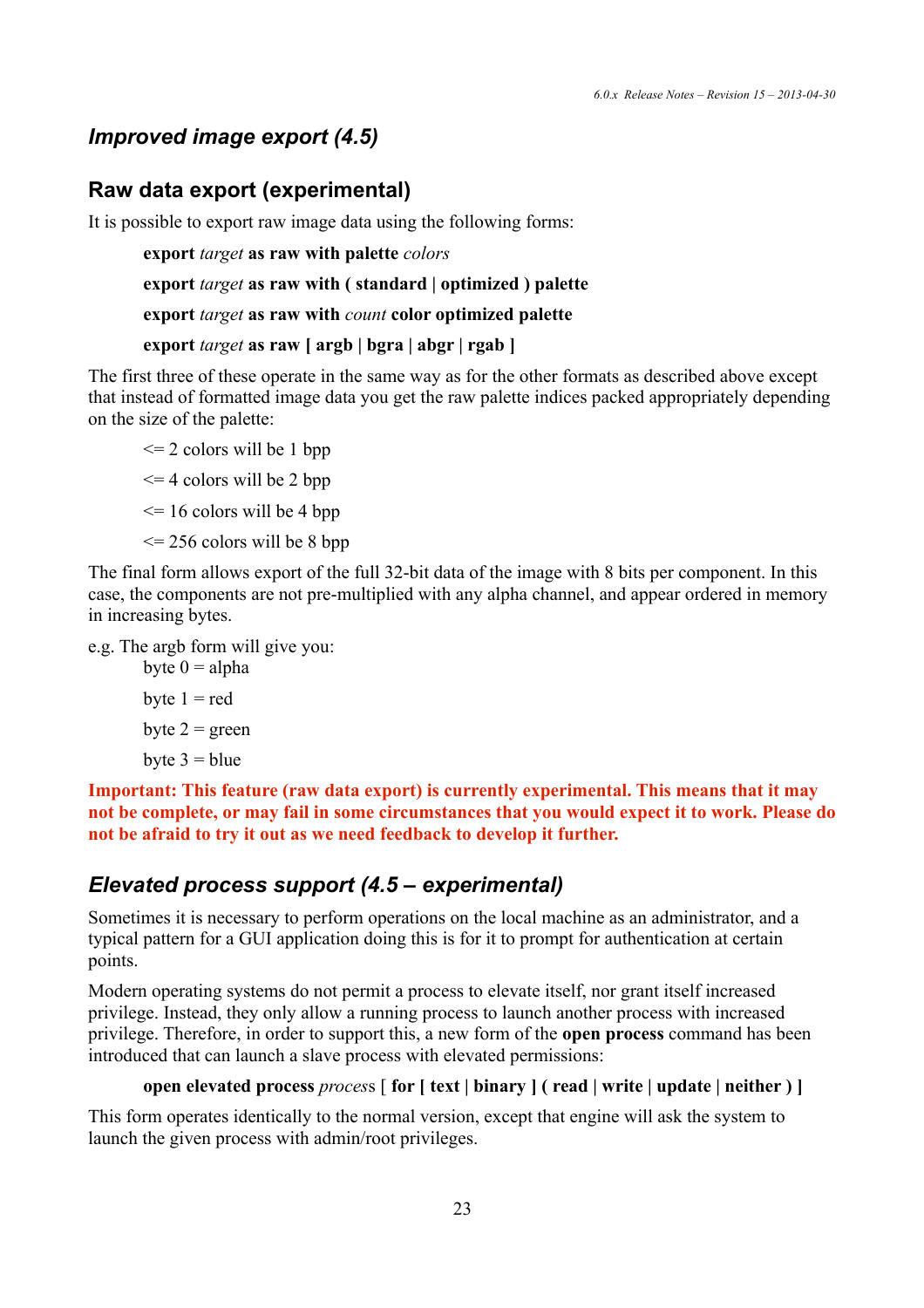The standard way for a GUI application that needs to perform privileged operations to be structured is to split the application into two parts: a GUI front-end that interacts with the user, and a command-line back-end that is run with elevated permissions. These two parts can then talk to each other using a standard master-slave approach, or some other form of IPC such as sockets.

**Important: This feature is currently experimental. This means that it may not be complete, or may fail in some circumstances that you would expect it to work. Please do not be afraid to try it out as we need feedback to develop it further.**

## *Status icon support (4.5 – experimental)*

Windows, Linux and Mac all have an area where so-called 'status icons' can be displayed. On Windows this is the system tray on the bottom right of the start bar, on Linux this is typically the right of the panel at the top of the screen, and on Mac this is on the menubar.

The engine has support for adding a single status icon, and it can be configured using **the statusIcon**, **the statusIconTooltip** and **the statusIconMenu**:

```
set the statusIcon to imageId
```
**set the statusIconMenu to** *iconMenuSpec*

#### **set the statusIconToolTip to** *toolTip*

Here *imageId* is the id of the image you wish to use as the icon. It will be scaled down automatically to the appropriate size for the platform and then set. The *toolTip* specifies what message appears when the user hovers over the status icon.

The *iconMenuSpec* allows you to configure a menu that will appear when the user does a 'menu' click on the icon. This string uses a subset of the standard engine menu specification:

[ <tab> \* ] [ '(' ] <label> [ '|' <tag> ]

Here the number of tabs determines the depth of the menu (i.e. use this to create sub-menus). The optional tag is used when calling the **statusIconMenuPick** message.

Before the engine displays the status icon menu, it will send a **statusIconMenuOpening** menu to the current card of the defaultStack. You can use this opportunity to change the icon menu before it is displayed, this is an analog to handling *mouseDown* in a menu button.

When the user selects an item from the dock menu, the engine will send an **statusIconMenuPick** message to the current card of the default stack:

#### **statusIconMenuPick** *which*

Here *which* will be a list of labels or tags (if specified) separated by '|' which determines which item was selected.

In addition, the engine will send the following message in response to clicks on the icon:

#### **statusIconClick** *button*

#### **statusIconDoubleClick** *button*

You can use these to perform an appropriate action.

*Note: If you wish to display a menu from the status icon you must use the statusIconMenu property, attempting to open a normal popup menu in response to one of the click messages is not guaranteed to work.*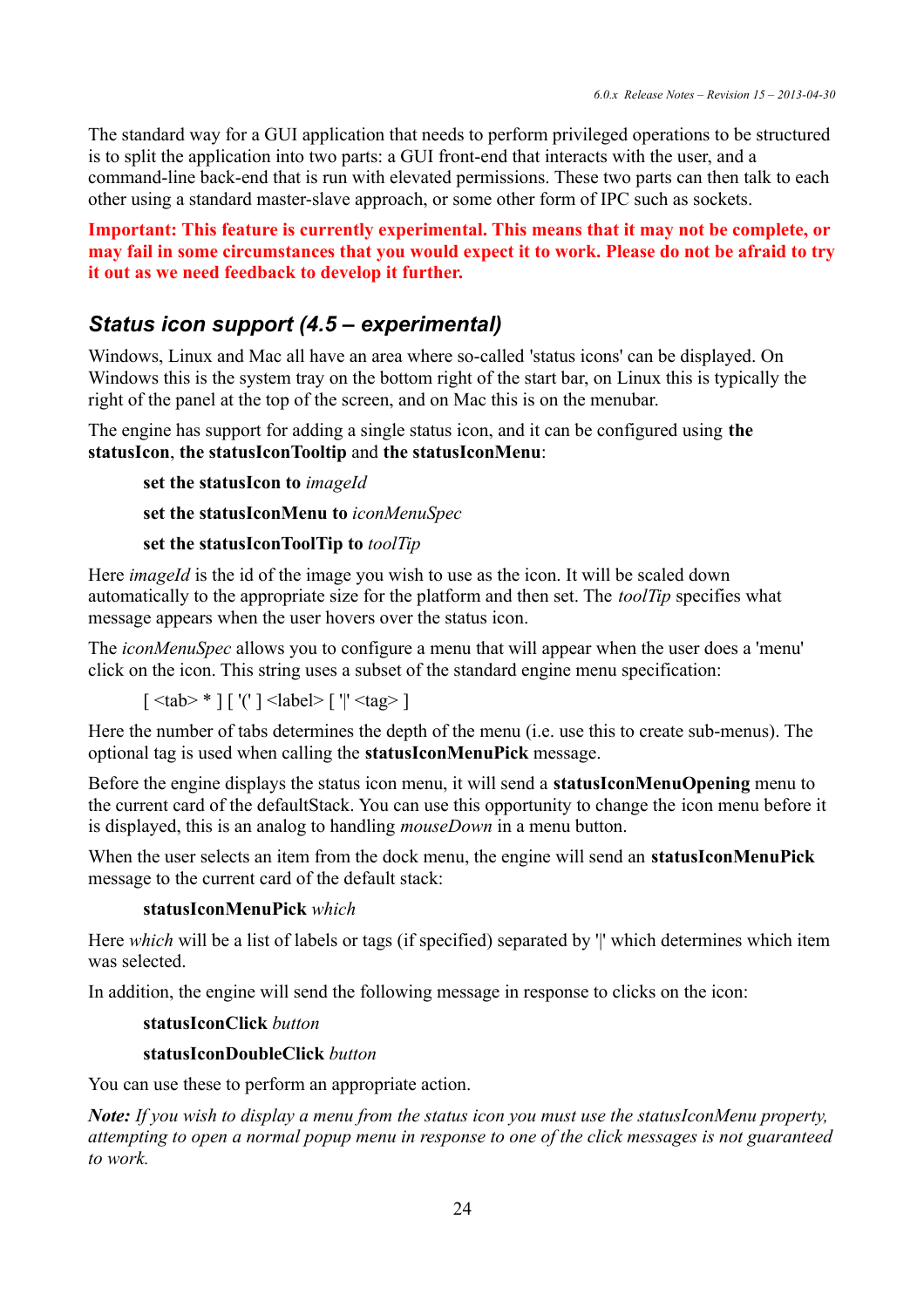*Note: This syntax is only implemented on Windows at the moment and replaces the previously unsupported use of the icon and the iconMenu for this purpose. The properties specified above will have no effect on Mac and Linux at this time.*

**Important: This feature is currently experimental. This means that it may not be complete, or may fail in some circumstances that you would expect it to work. Please do not be afraid to try it out as we need feedback to develop it further.**

### *Listing sub-keys in the registry (4.5 – experimental)*

To get a list of sub-keys in the Windows registry use the following function:

#### **listRegistry**(*parentKey*)

This will return a return-delimited list of sub-keys, i.e. those keys which are direct children of the given *parentKey*. The specified key should be in the same format as the other registry functions.

Important: This feature is currently experimental. This means that it may not be complete, or may fail in some circumstances that you would expect it to work. Please do not be afraid to try it out as we need feedback to develop it further.

## *HTTPS – automatic root certificate discovery (4.5 – experimental)*

In previous versions it was necessary to set the *sslCertificates* property to the root certificates that HTTPS connections should be verified against. Support has now been added to locate and load the root certificates installed (and kept up to date) as part of the OS.

This uses the standard root certificate keychain on Mac, the standard root certificate store on Windows and uses a number of heuristics to locate this information on Linux.

You can easily find out if the system-installed root certificates are being found by running the following command in the message box:

**get url** ["https://www.google.com"](https://www.google.com/)

#### **put the result** & **return** & **it**

If this results in an error about verification failure then it is likely that root certificates have not been found. Please let us know (particularly on Linux) if you find this simple test fails, making sure you give us full details of your system (e.g. Linux distribution and version).

*Note: Unfortunately this feature does not currently work correctly on Mac 10.6.x. For now, we advise including an appropriate root certificates collection with your application, as was previously necessary, and setting the sslCertificates property appropriately.*

**Important: This feature is currently experimental. This means that it may not be complete, or may fail in some circumstances that you would expect it to work. Please do not be afraid to try it out as we need feedback to develop it further.**

### *Mac – dock icon support (4.5 – experimental)*

Previously unsupported syntax for manipulating the dock icon on Mac is now experimental.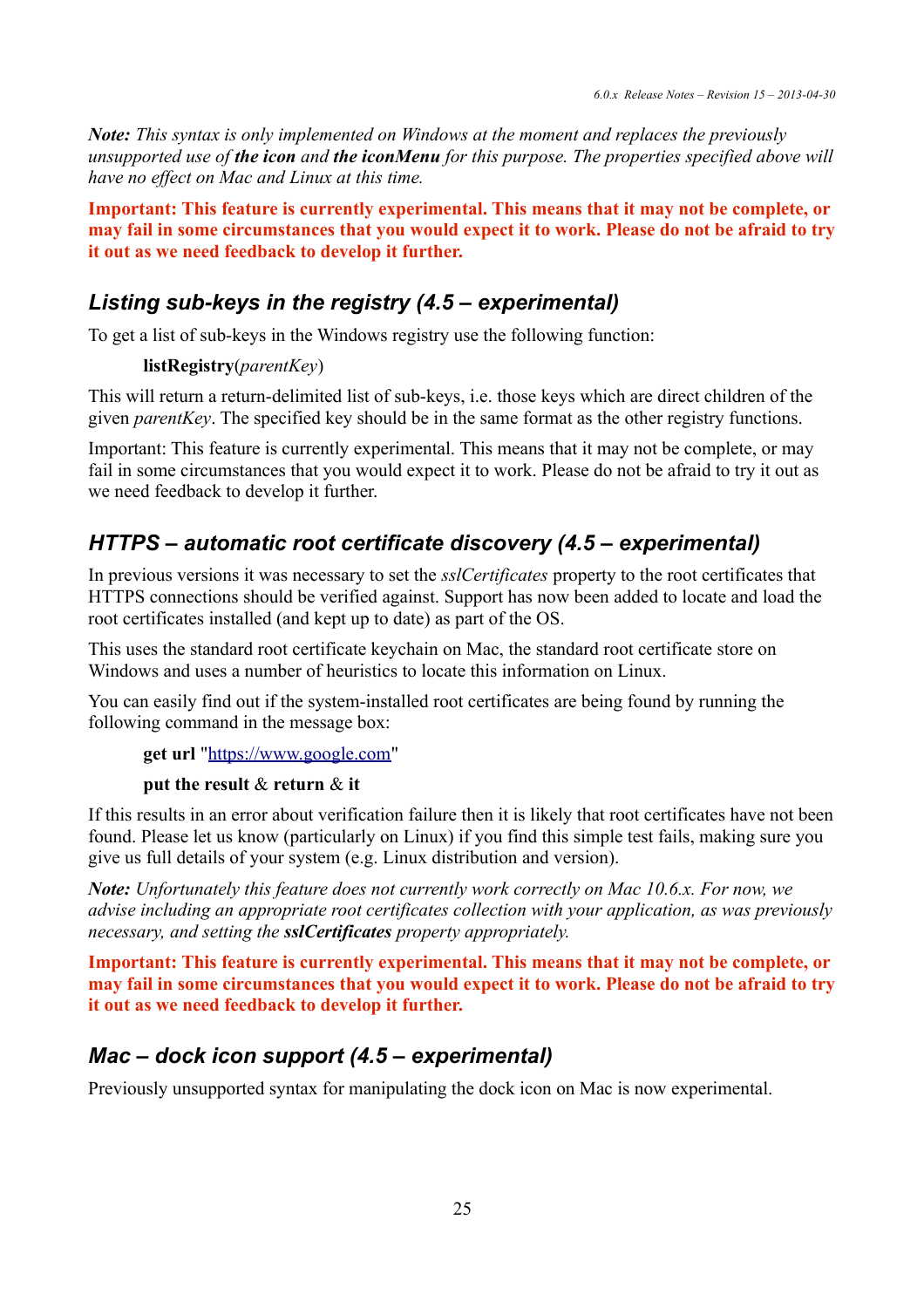## **Choosing an image**

The current dock icon image can be set by using the global **icon** property:

**set the icon to** *imageId*

The engine will attempt to find an image with the given id, resize it to 128x128 and then set it as the dock icon for the application.

This property has no effect on other platforms.

*Note: The image is only guaranteed to persist while the application runs, although in some cases the OS does appear to cache it beyond this.*

### **Configuring the dock icon menu**

In addition to changing the dock icon image, you can also configure the menu that appears when the user clicks on it.

To set the dock icon menu use the global **iconMenu** property:

```
set the iconMenu to iconMenuSpec
```
Here, *iconMenuSpec* is a string describing the menu. This uses a subset of the standard menu specification syntax. The string should be a return-delimited list of items specified as follows:

 $\lceil$  <tab> \* ]  $\lceil$  '('  $\rceil$  <label>  $\lceil$  '|' <tag>  $\rceil$ 

Here the number of tabs determines the depth of the menu (i.e. use this to create sub-menus). The optional tag is used when calling the **iconMenuPick** message.

Before the engine displays the icon menu, it will send a **iconMenuOpening** menu to the current card of the defaultStack. You can use this opportunity to change the icon menu before it is displayed, this is an analog to handling *mouseDown* in a menu button.

When the user selects an item from the dock menu, the engine will send an **iconMenuPick** message 10to the current card of the default stack:

#### **iconMenuPick** *which*

Here *which* will be a list of labels or tags (if specified) separated by '' which determines which item was selected.

**Important: This feature is currently experimental. This means that it may not be complete, or may fail in some circumstances that you would expect it to work. Please do not be afraid to try it out as we need feedback to develop it further.**

### **Specific bug fixes (6.0.1)**

*(bug fixes specific to the current build are highlighted in bold, reverted bug fixes are strickenthrough)*

10828 Intersect function ignores threshold parameter.

- 10835 RevVideoGrabber, revSpeech and revBrowser missing from community builds (dues to licensing issues).
- 10836 Put doesn't output to message box if messages are locked.
- 10837 NumberFormat not working.
- 10843 Gif images do not repeat when repeat count is set to -1.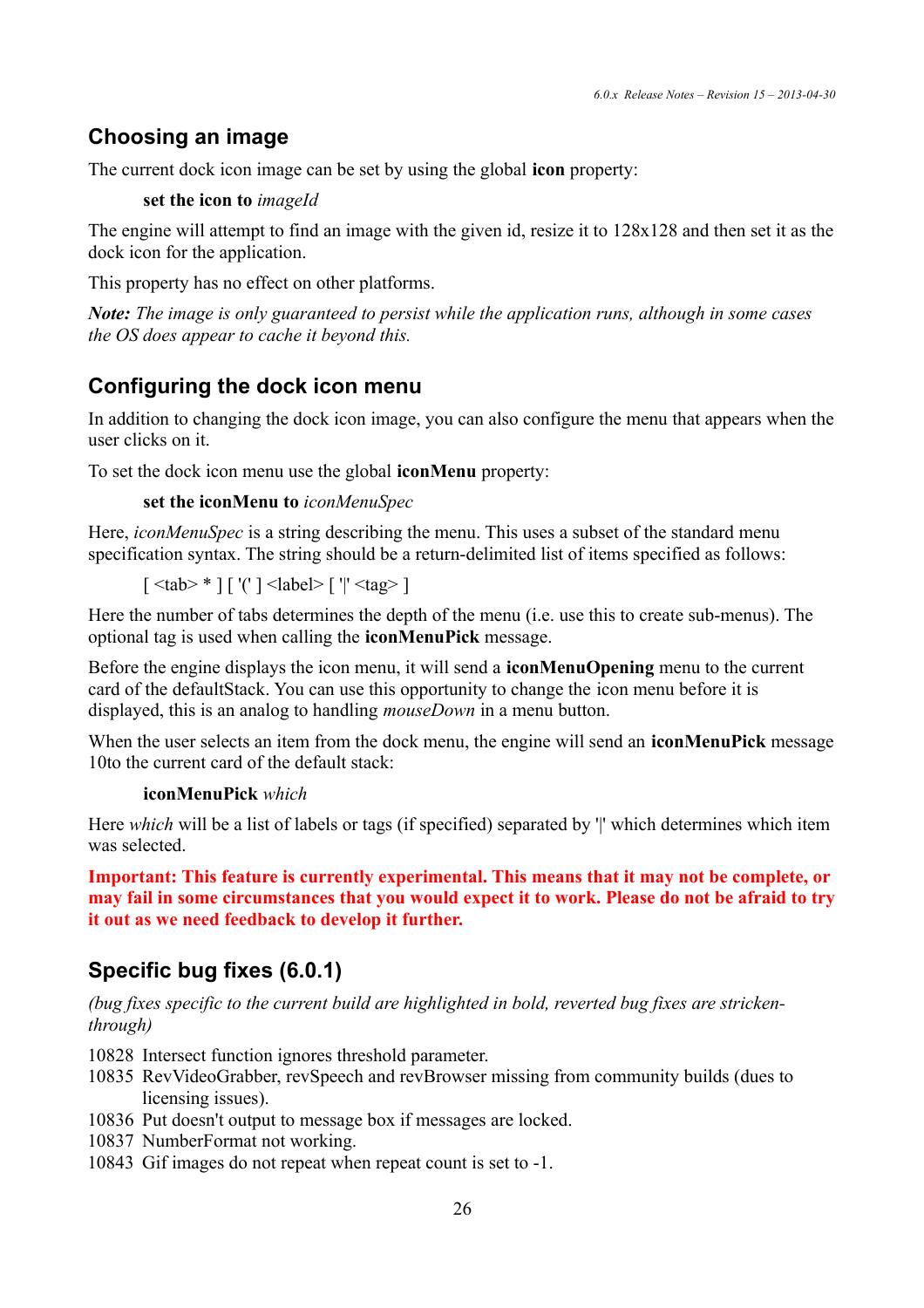- Intersect does not recognise literal number as valid threshold value.
- Encrypting standalone stacks disables libURL.
- Crash when pasting image from Excel.
- Setting angle of scaled image to 0 reverts scaling.
- Crash when processing an image with an invalid source.

## **Specific bug fixes (6.0)**

- Crash on fetching certain forms of data from ODBC databases.
- Crash in certain circumstances when referencing deleted objects.
- Crash on Windows when windowshape is smaller than stack.
- Char-level metadata imports incorrectly via rtfText
- LinkText with link textStyle not distinguished from linkText without link textStyle.
- Hyperlinks import incorrectly via rtfText.
- Crash on linux when using export/import snapshot at size.
- 'Expanded' / 'condensed' never appear in htmlText.
- Crash on exit from engine in some cases on Windows.
- Setting font props on a closed stack doesn't update substacks.
- The long name does not always return.
- The colors of an image effect the image data.
- CantDelete property has no effect.
- Short time format not supported on Windows 7 and later.
- AM/PM not localised correctly on Windows XP.
- Verbatim chars not copied into dateFormat string.
- Crash when setting a watch on a global variable.
- Filename to pdf printer can't contain accented chars on Mac.
- Read from UDP socket crashes.
- Socket commands do not reset the result.
- Ask file not working properly on paths containing duplicate '/' on Windows.
- Sort international does not sort German text.
- Dispatch command does not work when lock messages it true.
- Control left/right arrow does not work properly with Russian text
- RevBrowserSnapshot does not work on Mac.
- UPD broadcast does not work on Mac.
- Rich text pasted from Firefox loses formatting.
- Metafile frame not taken into account when pasting from clipboard.
- Formatting changed in backgroundField upon saving.
- Printing to PDF does not include card images.
- Crash when using paragraph metadata.
- Ctrl-Left Arrow jumps passed spaces in fields.
- Different results returned by styledText of a line when using selectedLines as target.
- Zero width tabs not preserved in html text and styled text.
- Controls are not pasted correctly in edit group mode.
- Result is not cleared by 'the cipherNames' if there is no SSL.
- Crash in certain cases with drag-drop on Mac.
- Field ... of the owner of me doesn't evaluate correctly.
- Launch document/url blocks in some cases on Linux.
- Line height not taken into account when computing update region with fixedLineHeight.
- VTAB (linebreak) causes extra character to appear at end of line on some platforms.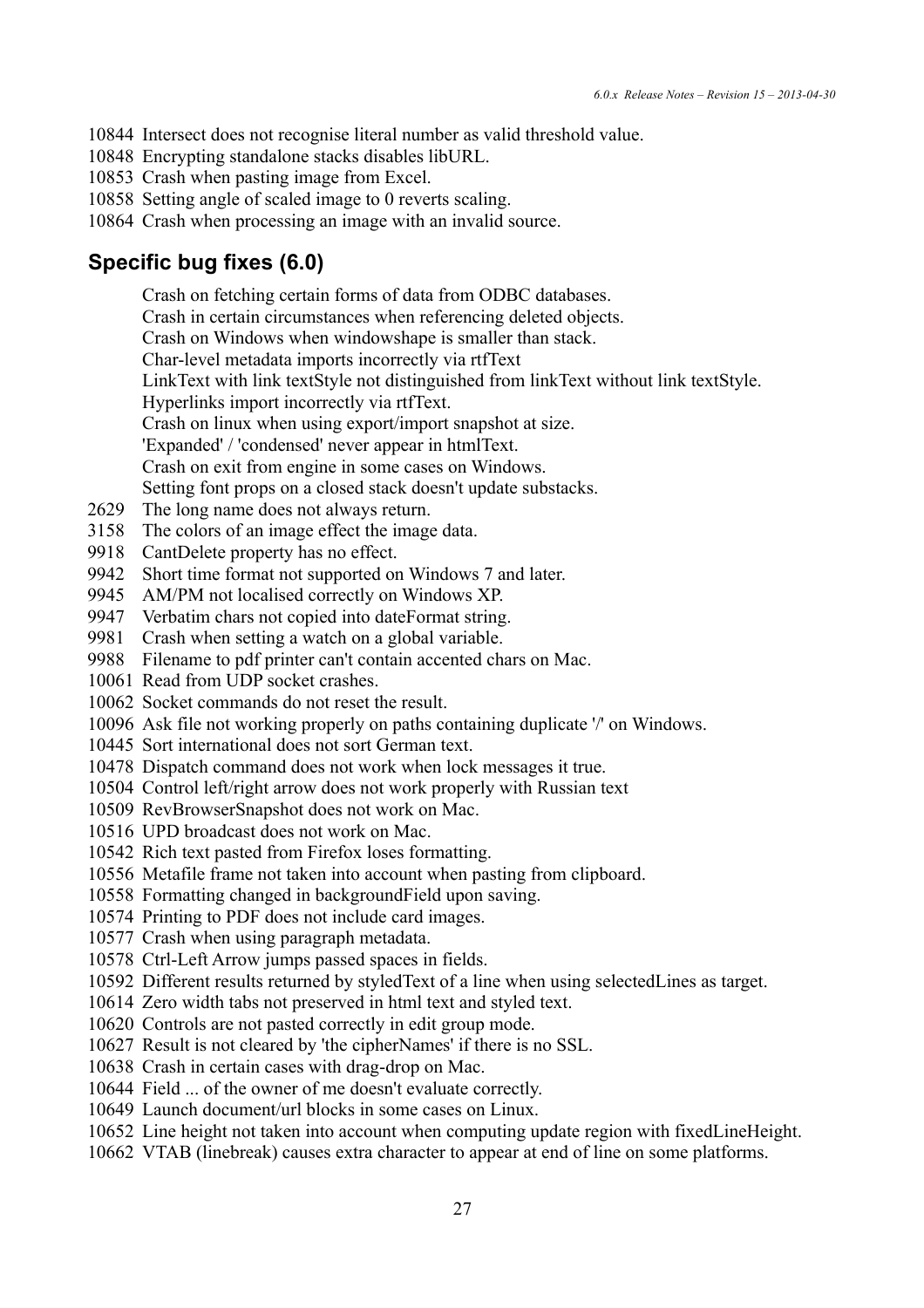- Error on socket causes unstable behavior on XP.
- Setting 'the colors' no longer unsets patterns.
- Paragraph properties now copy with sections of a paragraph (onto clipboard / through styledText/htmlText).
- Crash on Linux when opening script editor.
- Setting icon to name in behavior does not work as expected.
- Crash when setting textFont of stack that is in memory but not open.
- Import snapshot from object no longer works.
- Import snapshot from image causes crash.
- Visual effect in rect doesn't work as expected.
- Visual effect in rect does not work as expected.
- Core image visual effects crash.
- PNG images do not display in Windows XP.
- Setting text of image doesn't causes corrupt image when changing format.
- Saving certain stacks causes crash.
- Crash switching cards.
- Visual effect glitches when switching cards.
- Importing snapshot from rotated image adds artefacts.
- The text of a selectedLine returns empty.
- Crash when saving specific stack.
- Launching app from command line effects behavior of shell command.
- libpng warnings from commandline
- Crash when saving stack.
- Can't build standalones from Linux.
- Certain stacks saved with 6.0-rc4 and 6.0-rc5 crash earlier versions of LiveCode.
- Image antialiasing routines incorrect.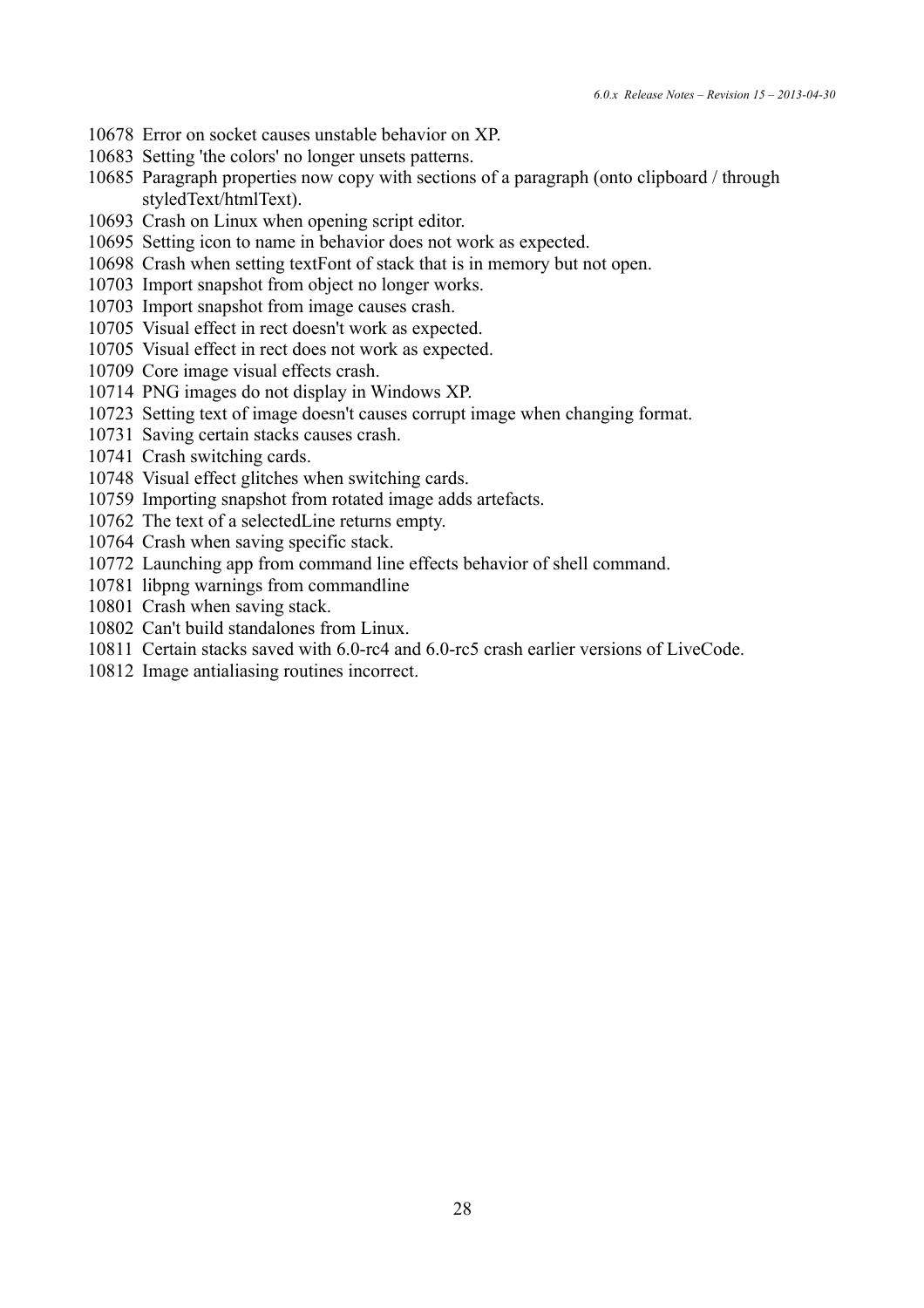# **IDE Changes**

## **Introduction**

The primary focus of the LiveCode 6.0 release began as the IDE but has now changed with the success of RunRev ltd's Kickstarter campaign. The focus is now on getting LiveCode 6.0 to a point of release worthy stability to coincide with the first release of source code into the open source domain.

The message box update and new application browser remain in this release with custom controls and the property inspector pushed back to a later release.

## **Ask password update (6.0 DP5)**

The behavior of **ask password** has been updated in 6.0 DP5 such that all passwords returned are un-hashed. This behavior mirrors the current **ask password clear** and brings the desktop platforms into line with the mobile platforms.

The current **ask password** behavior hashes all passwords using an undocumented algorithm (mcEncrypt). The use of the hash here has been deemed unnecessary: If the programmer wants to hash the passwords returned , they can do that directly using an algorithm of their choice.

The old behavior can be reproduced using the following script:

**ask password** *"Enter password"*

**get mcEncrypt**(it)

See bug 10037 for further discussion.

## **Application Browser (6.0 DP1 - Experimental)**

A new application browser has been added for LiveCode 6.0. The browser provides an additional view of the working stack in tree form.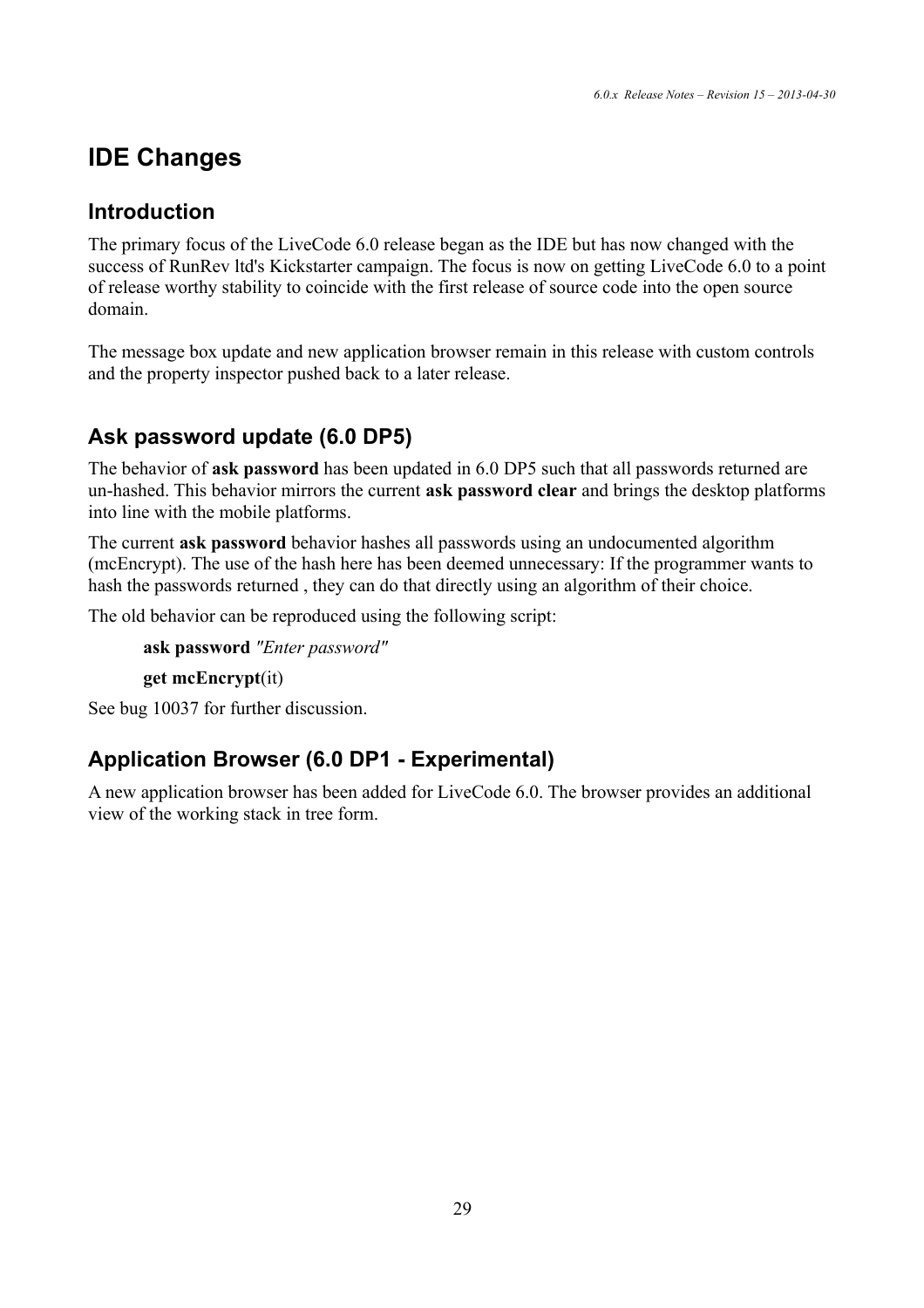*6.0.x Release Notes – Revision 15 – 2013-04-30*

| Untitled 1 *<br>00         | $\mathcal{H}_{\mathcal{A}}$ , $\mathcal{A}_{\mathcal{A}}$<br>. . |                                  |
|----------------------------|------------------------------------------------------------------|----------------------------------|
|                            | ideApplicationBrowser                                            |                                  |
| 000<br><b>Sheep Herder</b> | ▼ Mainstack: sheepHerderVector<br>6                              |                                  |
|                            | Card: game<br>240                                                |                                  |
| sheep_behaviour            | Card: assets<br>14                                               |                                  |
|                            | $167$ 0<br>$\oplus$<br>Group: sheep<br>$\bigcap$<br>169          |                                  |
|                            |                                                                  | Script of Object                 |
|                            | sharp_tehaisur Button: sheep_behaviour<br>●                      | <b>Behavior Script of Object</b> |
|                            | Graphic: Background<br>œ                                         |                                  |
|                            |                                                                  | Selected Object                  |
|                            | Intitled 1<br>Mainstrck:<br>$\blacktriangleright$<br>് വ         |                                  |
|                            |                                                                  | New Object                       |
|                            |                                                                  | Group Selected Object(s)         |
|                            |                                                                  |                                  |
|                            |                                                                  | Clone Selected Object            |
|                            |                                                                  | Delete Selected Object(s)        |
|                            | Show / Hide                                                      |                                  |
|                            | Lock from Selection<br>Expand                                    |                                  |
|                            | Name (Double Click to Edit)                                      |                                  |
| <b>Contract Manager</b>    |                                                                  |                                  |
|                            |                                                                  |                                  |

### **Script of Object**

Shows the number of lines of the script of the object.

Click – Opens the script in the script editor

### **Behavior Script of Object**

Shows the number of lines of the behavior script of the object if one is set.

Click – Opens the behavior script of the object

## **Selected Object**

### The selected object is highlighted with a change in background color

Click – Deselects currently selected object(s) and selects the target object

 $Click + Drag - Relayers the object to the drop location$ 

Click + Drag to actions – Performs action on dragged items (ie, new, group, clone, delete)

Shift + Click – Selects all the objects between the currently selected object and the target object

Cmd / Ctrl + Click – Selects the target object

## **Action Bar**

The action bar contains a series of buttons that can be clicked on and dragged onto in order to perform the action of the highlighted or dragged object(s).

New – Create a new object of the same type as the highlighted object

 $Group - Group the object(s)$ 

 $C$ lone –  $C$ lone the object(s)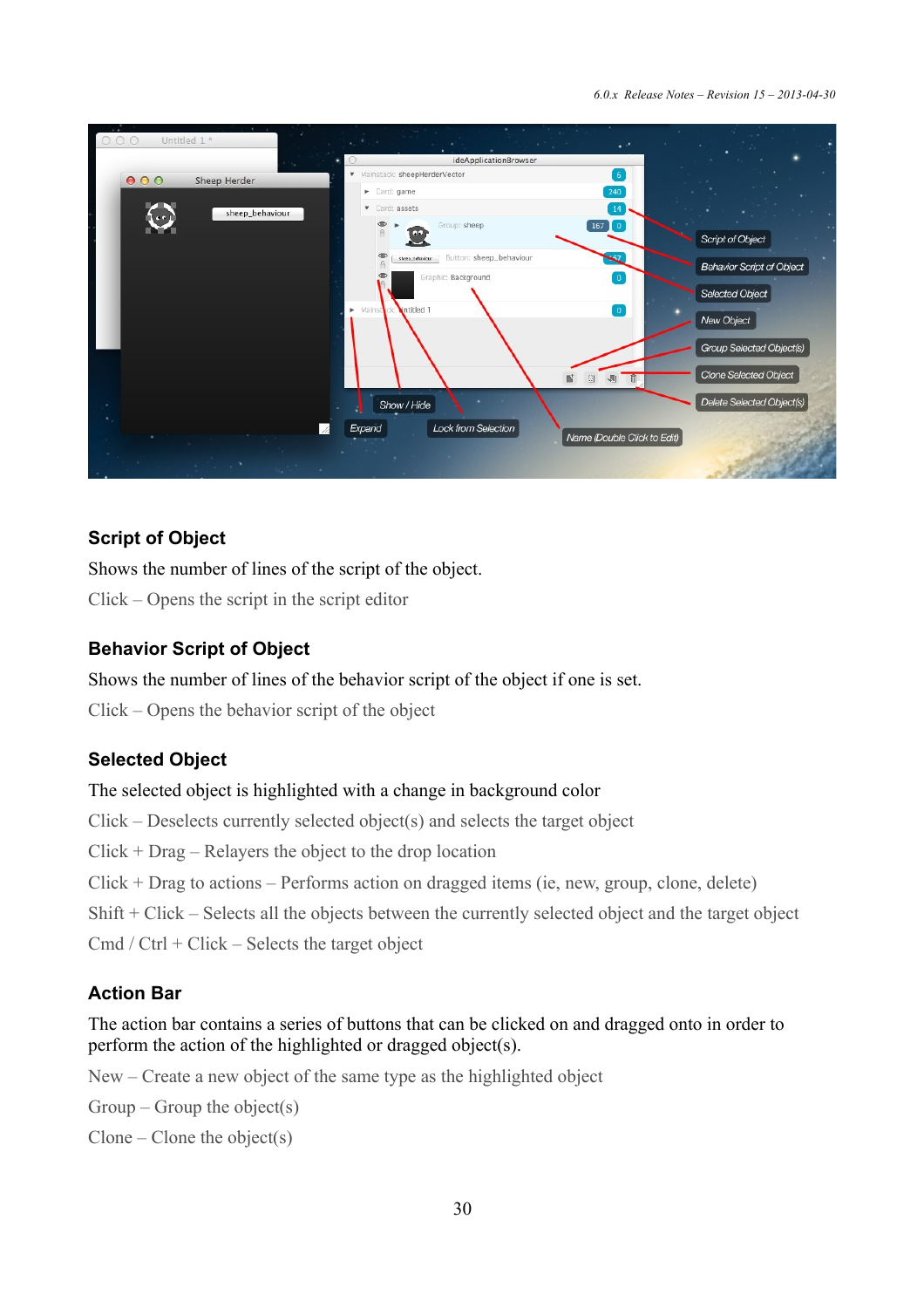Delete – Delete the object(s)

#### **Name**

The type and name of the object are shown for each object. Double Click – Makes the name editable

#### **Lock from Selection**

Prevents / enables the selection of the object by the mouse pointer in the canvas area.

Click – Toggles the setting

#### **Show / Hide**

Shows / hides the object. Click – Toggles the setting

#### **Expand / Collapse**

Expands and collapses the stack, sub-stack, card or group showing / hiding the contents Click – Toggles the setting

#### **Filtering (DP5)**

You can now filter the controls shown in the Project Browser.

There are a number of way you can do this:

Just typing the the filter field will filter the controls by name.

Alternatively you can specify what you want to filter by, one of name, type, script lines. Name and type use "contains" to match the filter string.

```
name: <filter string> 
e.g. name: back 
type: <filter string> will filter by type 
e.g. type: button 
script \left[\langle \rangle = \rangle \right] \langle \langle \text{integer} \ranglee.g. script > 1
```
The matching controls are shown, along with the groups, cards, and stacks they belong to.

#### **Settings (RC2)**

A new setting icon has been added to the project browser allowing easy access to the preferences.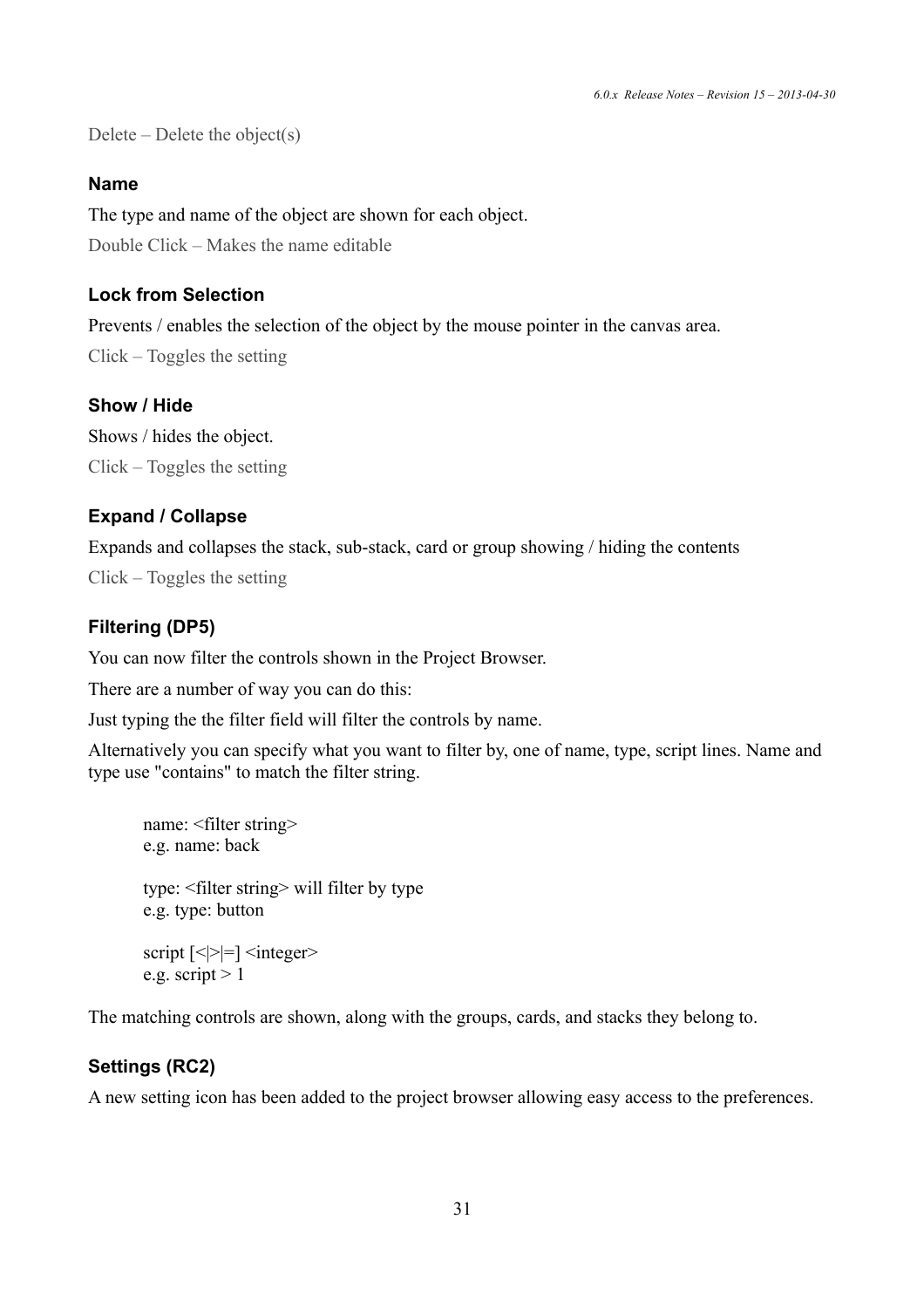## **Message Box (6.0 DP1)**

The message box has been update with two new features for LiveCode 6.0.



#### **Source**

The put command in LiveCode outputs content to the message box. The *source* button loads the script editor and selects the line of code that output the content

Click – Opens script editor

#### **Auto-complete**

An auto-complete feature has been added allowing the developer quick access to previous lines of code executed in the message box. Start typing to start the auto-complete feature.

Type – Starts auto-complete

Right Arrow Key – Accept suggested auto-complete

Up Arrow Key – Look forwards through auto-complete suggestions

Down Arrow Key – Loop backwards through auto-complete suggestions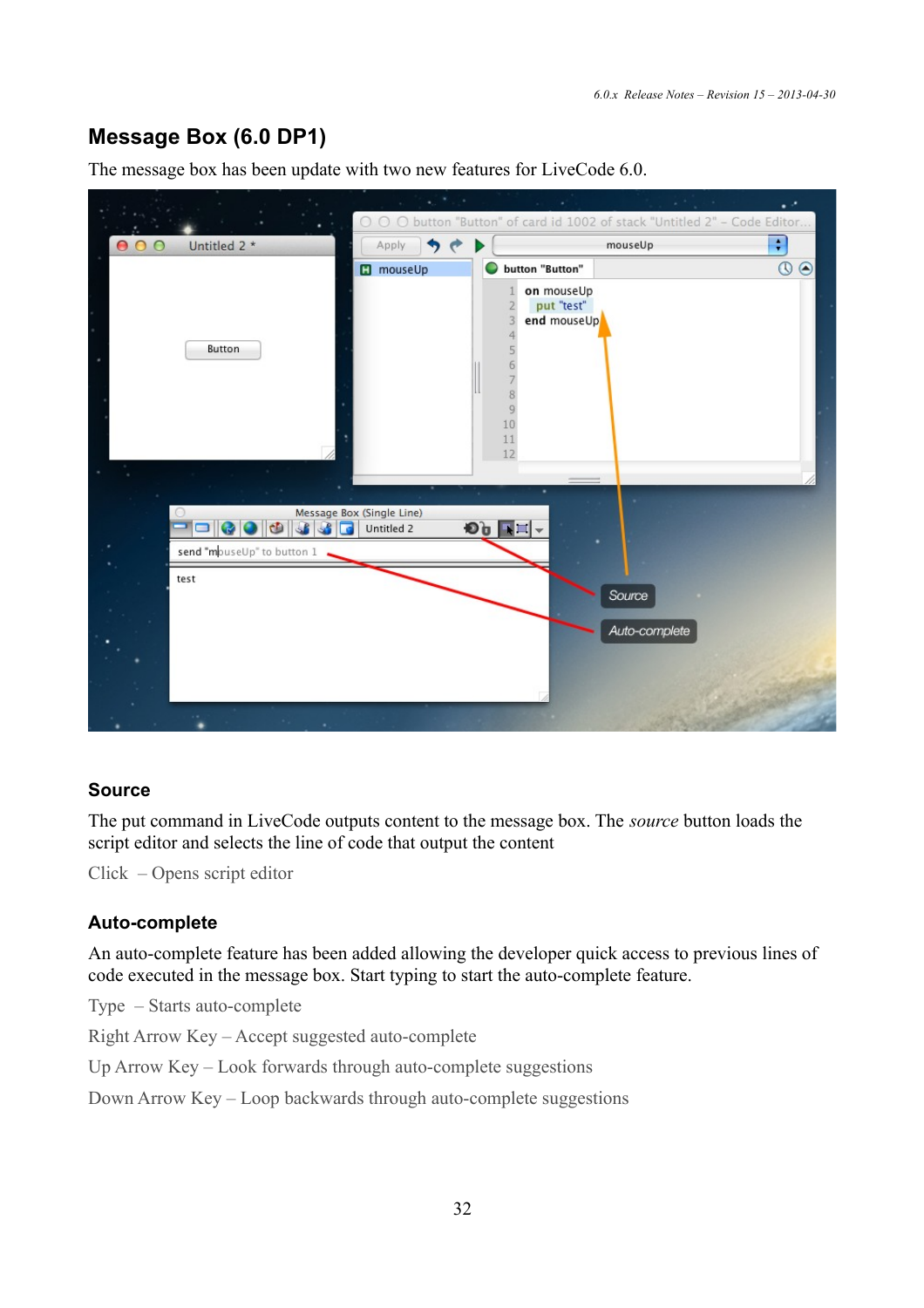The properties set on the stack determine exactly how the control is treated as well as providing the

### *Getting folder locations within the IDE*

If you write plugins, or have code that relies on the location of IDE files then please ensure you use the following access functions to locate them:

| The location containing the main IDE files.                 |
|-------------------------------------------------------------|
| The location of the main IDE stacks.                        |
| The location of the externals that come with the IDE.       |
| The location of the plugins that come with the IDE.         |
| The location of the standalones that come with the IDE.     |
| The location of the documentation files.                    |
| The location of the resources that come with the IDE.       |
| The location of the IDE customization folder.               |
| The location of the folder to use for caching files.        |
| The location of the folder to use for preference files.     |
| The location of the folder to use for additional externals. |
| The location of the folder to use for additional plugins.   |
| The location of the folder to use for additional resources. |
|                                                             |

**Important: Third-party IDE extensions must avoid placing any files inside the application bundle or under revEnvironmentToolsPath() (not least because you will probably not have privileges to do so!). Instead, they should use the user-externals and user-plugins paths as provided. These paths are determined by the user's customization path setting, configurable in the preferences.**

## *Datagrid*

The datagrid is currently at version 1.0.2 (build 15).

| $1.0.2$ (build 12) | Added specific scrollbar width for linux platform.                                                                                                                                                                                                     |
|--------------------|--------------------------------------------------------------------------------------------------------------------------------------------------------------------------------------------------------------------------------------------------------|
|                    | DeleteFieldEditorAndOpenNext now continues looking for a column to edit if<br>EditValue is passed in the behavior script. This allows the developer to skip a<br>column for editing. Previously this would only occur if EditValue was not<br>handled. |
|                    | DeleteFieldEditorAndOpenNext now skips invisible columns.                                                                                                                                                                                              |
|                    | The control that DeleteFieldEditorAndOpenNext was targeting would<br>sometimes be changed behind the scenes. This would cause CloseFieldEditor to<br>be sent to the wrong control.                                                                     |
| $1.0.2$ (build 13) | ResetList code is now in dgResetList. This allows the developer to intercept                                                                                                                                                                           |
|                    | ResetList and manually call dgResetList while adding their own logic.                                                                                                                                                                                  |
| $1.0.2$ (build 14) | SortDataByKey specifically uses the first line of data in the column. Previously<br>if there were multiple lines in a value it would cause problems.                                                                                                   |
|                    | Fixed some issues in the auto scroll code used in drag/drop operations.                                                                                                                                                                                |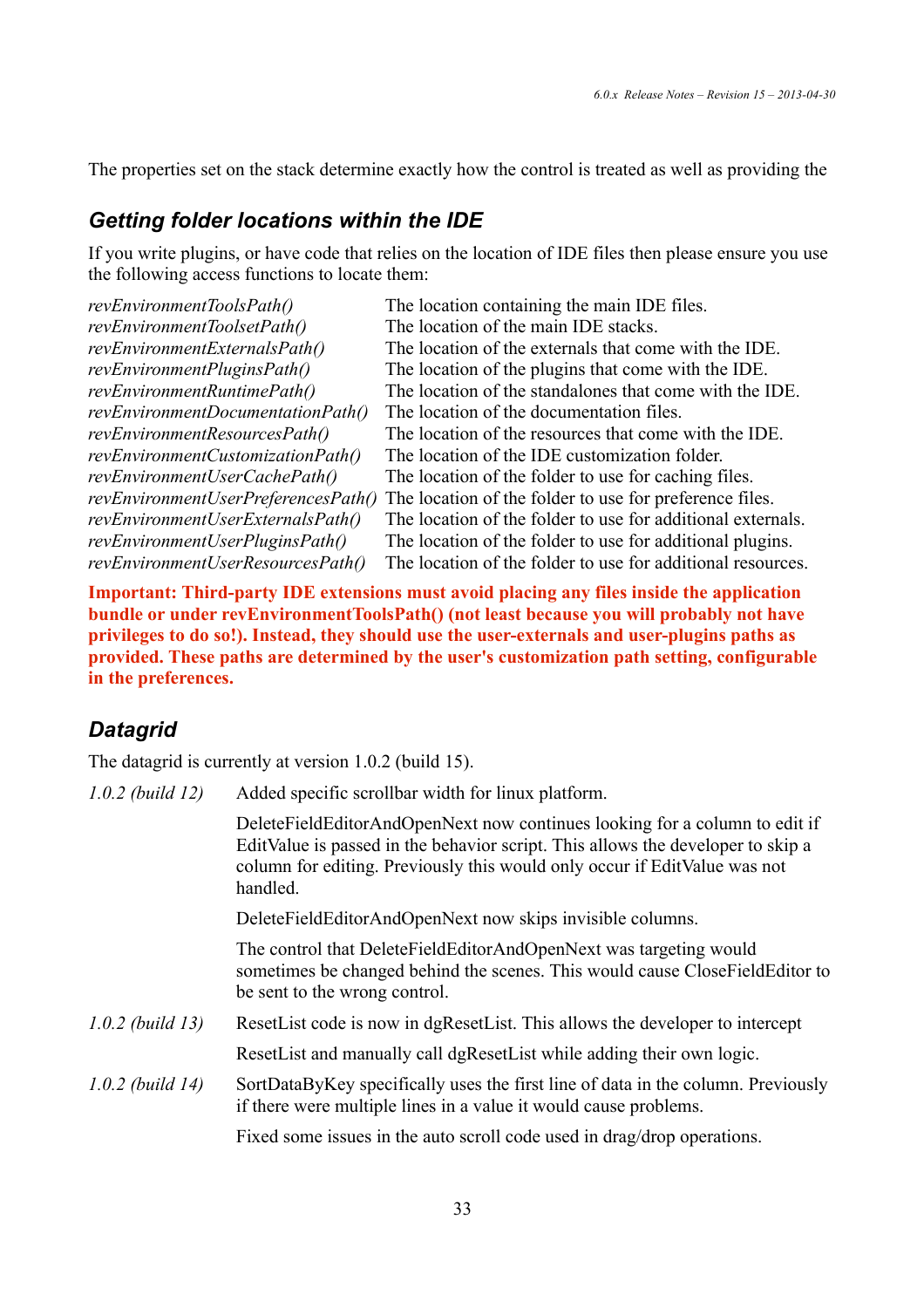When setting the "scrollbar width" property the new value was not being passed into the function that sets the scrollbar width (bug 9684).

*1.0.2 (build 15)* Scrollbar width now reads correctly from registry.

Fixed bug with setting the dgText of a datagrid on another card (9575).

Fixed bug in datagrid setup (9576).

## **Specific bug fixes (6.0.1)**

*(bug fixes specific to the current build are highlighted in bold, reverted bug fixes are strickenthrough)*

**10860 Project browser incorrectly reports "The control you selected no longer exists".**

#### **10861 Project browser does not update as a result of the relayer command.**

**10877 Project browser context menu does not work.**

10830 Project browser group thumbnail does not update when controls moved.

10833 Community edition of LiveCode has "Commercial Edition" displayed in about dialog.

- 10841 Project browser shows contents of groups whose selectGroupedControls property is false.
- 10847 Hiding controls in the message box prevents command output.

## **Specific bug fixes (6.0)**

IDE selecting datagrid does not present new inspector with datagrid properties the clipboardData["image"] returns weird image data when copying a snapshot to the

clipboard in Adobe Reader X (Windows 7)

[new application browser window not visible](http://quality.runrev.com/show_bug.cgi?id=10566)

[Printing to PDF does not include card images](http://quality.runrev.com/show_bug.cgi?id=10574)

[Crash seemingly due to paragraph metadata](http://quality.runrev.com/show_bug.cgi?id=10577)

Incorrect word navigation when using OPTION + Left Arrow in script editor

IDE application browser not able to use password protected stack

- 10009 HTTP basic authentication fails with long passwords.
- 10037 Ask password hashes passwords.
- 10522 IDE Inspector does not present alignment pane when selecting more than one object
- 10531 Show behavior object in application browser
- 10532 Expanding disclosure triangle selects object
- 10533 Dragging button to other card in ideProjectBrowser causes error
- 10534 Control preview in new application browser not updated when objects added to control
- 10570 Click on Script Indicator to bring up Property Editor
- 10628 Can't paste control into a group.
- 10700 New property inspector incorrectly displayed in menu bar.
- 10701 Project browser tooltips are incorrect.
- 10702 Group disclosure triangle in project browser positioned incorrectly.
- 10707 Scrolling in project browser erratic.
- 10710 Menubar and toolbar positioning anomalies.
- 10711 Disclosure triangles in projects browser cannot all be collapsed at once.
- 10715 Tooltips in project browser incorrect.
- 10716 Alignment options in project browser cannot be undone.
- 10717 Selections in project browser not mirrored on stack.
- 10718 Project browser title differs depending upon platform.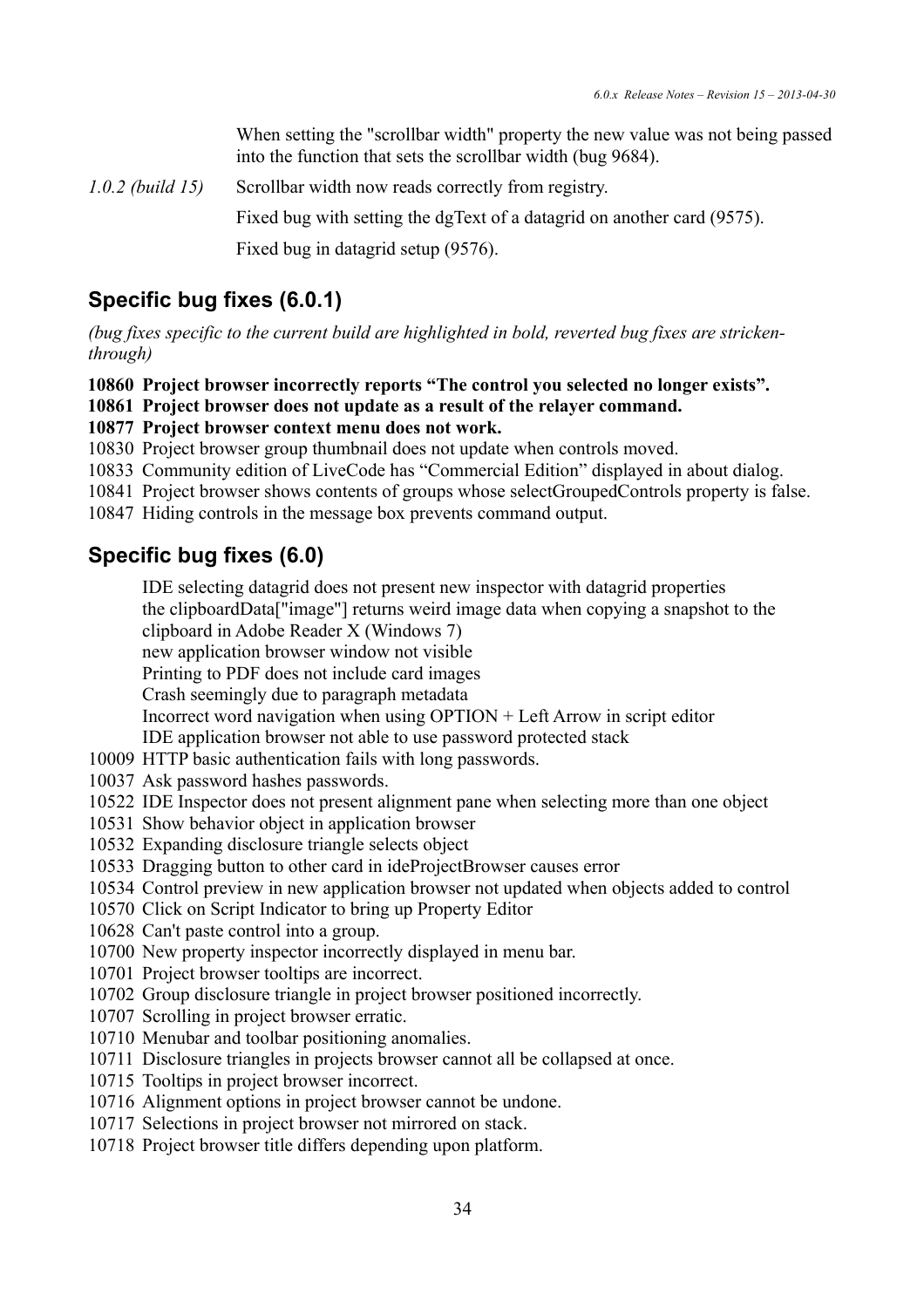- Project browser contents not updated when a stack is removed from memory.
- Text size options for script editor not comprehensive.
- Selecting preferences from script editor opens incorrect preferences pane.
- Expanding groups in project browser does not update scrollbar.
- View menu inconsistent.
- Project browser alignment needs improved.
- Empty script display needs improved in project browser.
- Selecting a control does not update the project browsers scrollbar.
- Project browser scrollbar not long enough.
- Project browser collapses group view immediately after expanding.
- Project browser preferences icon has incorrect tooltip.
- Project browser outputs debugging text to message box.
- Project browser scrollbar missing.
- Problem creating standalone in 6.0
- Error when creating standalones from stacks with cantDelete set to true.
- Only certain areas of the project browser scroll.
- Dragging controls in project browser awkward.
- IDE stacks show invisible objects when show invisible objects is turned on.
- Project browser thumbnails of fields broken
- Selecting any item on card "main" of "home" stack in new project browser crashes LiveCode
- revEnvironment...() functions gone?
- shutdown message not sent when home button is pressed on iOS when deployed from LiveCode 6 RC1-3
- Opening script editor doesn't work for LiveCode stacks.
- Error when right-clicking on non-hilited stack row in project browser.
- Project browser does not live resize.
- Refreshing the project browser resets its vScroll.
- Problem with stack already open in memory (multiple scenarios) in Linux
- Pblog.txt file created on desktop.
- Results field does not resize when the message box is resized.

## *User Guide*

No changes.

## *Dictionary*

Dictionary entries have been created and updated for the appropriate new and updated features.

## *Mobile Examples*

No changes.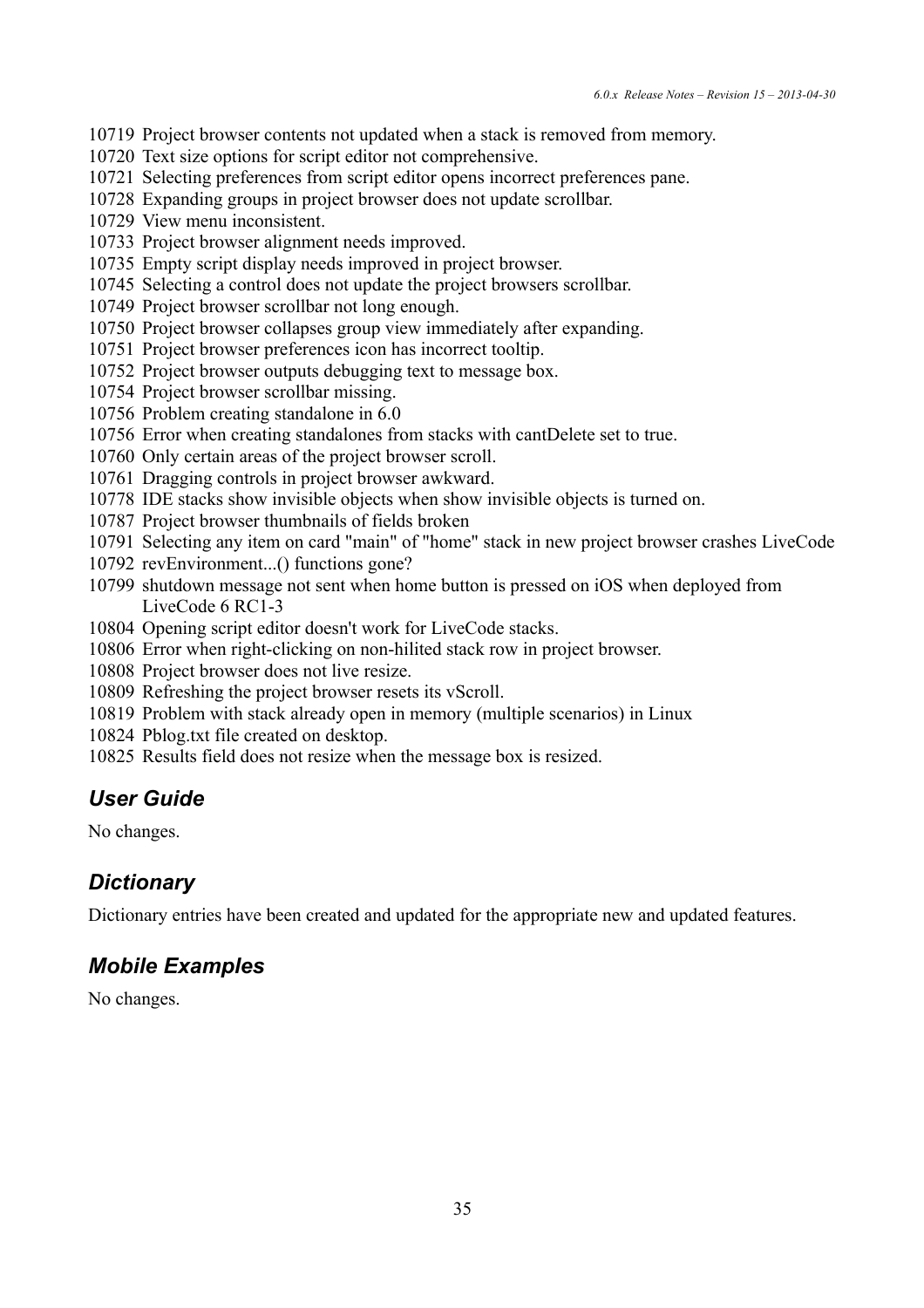# **Previous Release Notes**

| 4.5.0 Release Notes http://www.runrev.com/downloads/livecode/4 5 0/LiveCodeNotes-4 5 0.pdf |
|--------------------------------------------------------------------------------------------|
| 4.5.1 Release Notes http://www.runrev.com/downloads/livecode/4 5 1/LiveCodeNotes-4 5 1.pdf |
| 4.5.2 Release Notes http://www.runrev.com/downloads/livecode/4_5_2/LiveCodeNotes-4_5_2.pdf |
| 4.5.3 Release Notes http://www.runrev.com/downloads/livecode/4 5 3/LiveCodeNotes-4 5 3.pdf |
| 4.6.0 Release Notes http://www.runrev.com/downloads/livecode/4 6 0/LiveCodeNotes-4 6 0.pdf |
| 4.6.1 Release Notes http://www.runrev.com/downloads/livecode/4 6 1/LiveCodeNotes-4 6 1.pdf |
| 4.6.2 Release Notes http://www.runrev.com/downloads/livecode/4_6_2/LiveCodeNotes-4_6_2.pdf |
| 4.6.3 Release Notes http://www.runrev.com/downloads/livecode/4_6_3/LiveCodeNotes-4_6_3.pdf |
| 4.6.4 Release Notes http://www.runrev.com/downloads/livecode/4 6 4/LiveCodeNotes-4 6 4.pdf |
| 5.0.0 Release Notes http://www.runrev.com/downloads/livecode/5 0 0/LiveCodeNotes-5 0 0.pdf |
| 5.0.1 Release Notes http://www.runrev.com/downloads/livecode/5 0 1/LiveCodeNotes-5 0 1.pdf |
| 5.0.2 Release Notes http://www.runrev.com/downloads/livecode/5_0_2/LiveCodeNotes-5_0_2.pdf |
| 5.5.1 Release Notes http://www.runrev.com/downloads/livecode/5 5 1/LiveCodeNotes-5 5 1.pdf |
| 5.5.2 Release Notes http://www.runrev.com/downloads/livecode/5 5 2/LiveCodeNotes-5 5 2.pdf |
| 5.5.3 Release Notes http://www.runrev.com/downloads/livecode/5 5 3/LiveCodeNotes-5 5 3.pdf |
| 5.5.4 Release Notes http://www.runrev.com/downloads/livecode/5 5 4/LiveCodeNotes-5 5 4.pdf |
| 6.0.0 Release Notes http://www.runrev.com/downloads/livecode/6 0 0/LiveCodeNotes-6 0 0.pdf |

# **Revisions**

| Revision 1       |      | MM Document created for 6.0-dp-1.                              |
|------------------|------|----------------------------------------------------------------|
| Revision 2<br>MM |      | Updated engine bug fix list for 6.0-dp-2.                      |
|                  |      | Updated IDE bug fix list for 6.0-dp2.                          |
|                  |      | Added section "Field Updates".                                 |
|                  |      | Updated section "ID Caching".                                  |
|                  |      | Added section "New global property – allowDatagramBroadcasts". |
|                  |      | Updated section "IDE Roadmap".                                 |
| Revision 3       | MM - | Added section "Update to is and $=$ operators".                |
|                  |      | Updated engine bug fix list for $6.0$ -dp-3.                   |
|                  | BB.  | Added section "IDE Color Profiles (6.0 DP3 – Experimental)".   |
| Revision 4       | МM   | Updated engine bug fix list for 6.0-dp-4                       |
|                  |      | Updated section "IDE Roadmap".                                 |
| Revision 5       | MМ   | Added section "Image handling changes"                         |
|                  |      | Updated engine bug fix list for $6.0$ -dp-5.                   |
|                  |      | Updated IDE bug fix list for $6.0$ -dp-5.                      |
|                  |      | Added section "Ask password update".                           |
|                  |      | Updated section "Project Browser".                             |